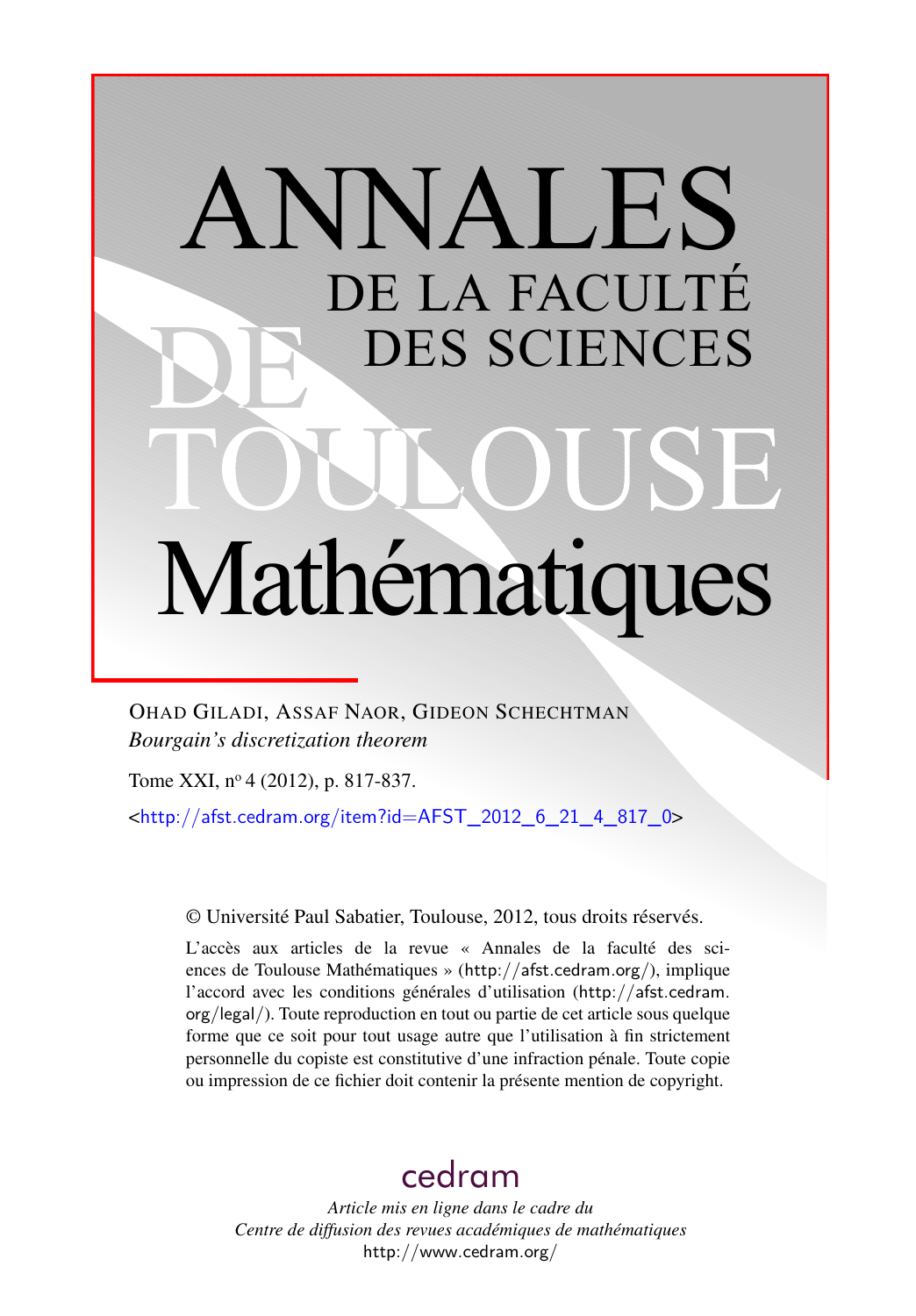## Bourgain's discretization theorem

OHAD  $\text{GLADI}^{(1)}$ , ASSAF NAOR<sup>(2)</sup> and Gideon Schechtman(3)

ABSTRACT. —Bourgain's discretization theorem asserts that there exists a universal constant  $C \in (0,\infty)$  with the following property. Let X, Y be Banach spaces with dim  $X = n$ . Fix  $D \in (1, \infty)$  and set  $\delta = e^{-n^{Cn}}$ . Assume that  $\mathcal N$  is a  $\delta$ -net in the unit ball of X and that  $\mathcal N$  admits a bi-Lipschitz embedding into Y with distortion at most  $D$ . Then the entire space  $X$  admits a bi-Lipschitz embedding into  $Y$  with distortion at most CD. This mostly expository article is devoted to a detailed presentation of a proof of Bourgain's theorem.

We also obtain an improvement of Bourgain's theorem in the important case when  $Y = L_p$  for some  $p \in [1, \infty)$ : in this case it suffices to take  $\delta = C^{-1}n^{-5/2}$  for the same conclusion to hold true. The case  $p = 1$ of this improved discretization result has the following consequence. For arbitrarily large  $n \in \mathbb{N}$  there exists a family  $\mathcal Y$  of *n*-point subsets of  $\{1,\ldots,n\}^2 \subseteq \mathbb{R}^2$  such that if we write  $|\mathcal{Y}| = N$  then any  $L_1$  embedding of  $\mathcal{Y}$ , equipped with the Earthmover metric (a.k.a. transportation cost metric or minimumum weight matching metric) incurs distortion at least a constant multiple of  $\sqrt{\log \log N}$ ; the previously best known lower bound for this problem was a constant multiple of  $\sqrt{\log \log \log N}$ .

 $(*)$  Recu le 14/11/2011, accepté le 21/03/2012

(3) Department of Mathematics, Weizmann Institute of Science gideon@weizmann.ac.il

Article proposé par Franck Barthe.

 $(1)$  Institut de Mathématiques de Jussieu, Université Paris VI giladi@math.jussieu.fr

<sup>(2)</sup> Courant Institute, New York University

naor@cims.nyu.edu

O. G. was supported by Fondation Sciences Mathématiques de Paris and NSF grant CCF-0832795. A. N. was supported by NSF grant CCF-0832795, BSF grant 2006009 and the Packard Foundation. G. S. was supported by the Israel Science Foundation. This work was completed when A. N. and G. S. were visiting the Quantitative Geometry program at MSRI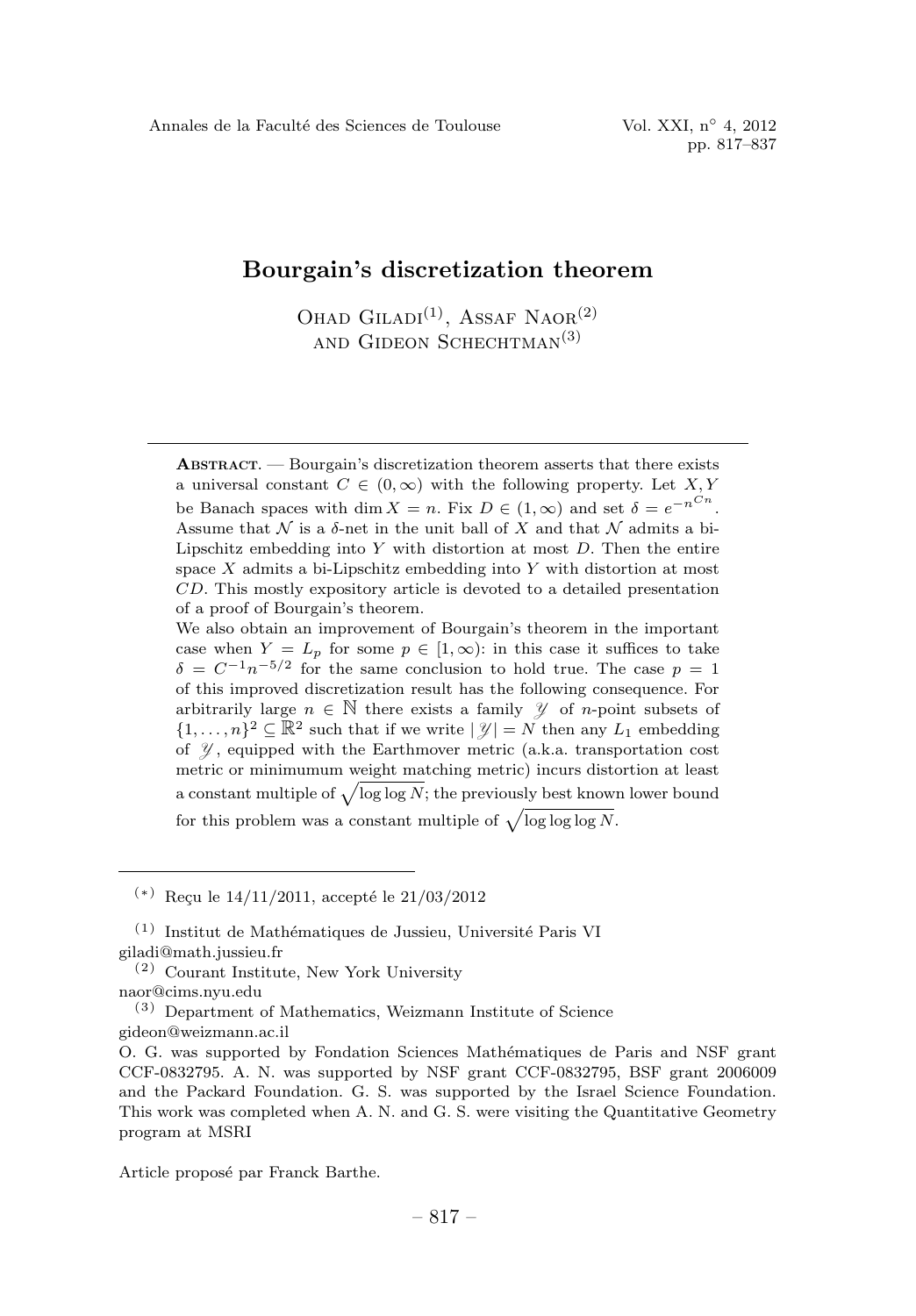RÉSUMÉ. — Le théorème de discrétisation de Bourgain affirme qu'il existe une constante universelle  $C \in (0,\infty)$  avec la propriété suivante. Soient  $X, Y$  des espaces de Banach avec dim  $X = n$ . Considérons  $D \in (1, \infty)$ fixé et posons  $\delta = e^{-n\pi}$ . Supposons que N est un δ-réseau dans la boule unité X et que  $\mathcal N$  admet un plongement bi-Lipschitz dans Y de distorsion au plus D. Alors l'espace tout entier X admet un plongement bi-Lipschitz dans Y de distorsion au plus CD. Cet article, d'exposition pour l'essentiel, est consacré à une présentation détaillée d'une preuve du théorème de Bourgain.

Nous obtenons aussi une amélioration du théorème de Bourgain dans le cas important où  $Y = L_p$  pour un  $p \in [1, \infty)$ : dans ce cas il suffit de prendre  $\delta = C^{-1}n^{-5/2}$  pour que la même conclusion soit valable. Le cas  $p = 1$ de ce résultat de discrétisation amélioré a la conséquence suivante. Pour  $n \in \mathbb{N}$  arbitrairement grand, il existe une famille  $\mathcal{Y}$  de sous-ensembles à n points de  $\{1,\ldots,n\}^2 \subseteq \mathbb{R}^2$  telle que si nous écrivons  $|\mathcal{Y}| = N$  alors tout plongement dans  $L_1$  de  $\mathcal Y$ , muni de la métrique du coût du transport (ou métrique de l'appariement de poids minimal), a nécessairement une distorsion au moins égale à une constante fois  $\sqrt{\log \log N}$ . Jusqu'à présent,  $\sqrt{\log \log \log N}$ . la meilleure minoration connue pour ce problème était par un multiple de

#### 1. Introduction

If  $(X, d_X)$  and  $(Y, d_Y)$  are metric spaces then the (bi-Lipschitz) distortion of X in Y, denoted  $c_Y(X)$ , is the infimum over those  $D \in [1,\infty]$ such that there exists  $f: X \to Y$  and  $s \in (0,\infty)$  satisfying  $sd_X(x, y) \leq$  $d_Y(f(x), f(y)) \leq Dsd_X(x, y)$  for all  $x, y \in X$ . Assume now that X, Y are Banach spaces, with unit balls  $B_X, B_Y$ , respectively. Assume furthermore that  $X$  is finite dimensional. It then follows from general principles that for every  $\varepsilon \in (0,1)$  there exists  $\delta \in (0,1)$  such that for every  $\delta$ -net  $\mathcal{N}_{\delta}$  in  $B_X$  (recall that a  $\delta$ -net is a maximal  $\delta$ -separated subset of  $B_X$ ) we have  $c_Y(\mathcal{N}_\delta) \geq (1-\varepsilon)c_Y(X)$ . Indeed, set  $D = c_Y(X)$  and assume that for all  $k \in \mathbb{N}$  there is a  $1/k$ -net  $\mathcal{N}_{1/k}$  of  $B_X$  and  $f_k : \mathcal{N}_{1/k} \to Y$  satisfying  $||x - y||_X \le ||f_k(x) - f_k(y)||_Y \le (1 - \varepsilon)D||x - y||_X$  for all  $x, y \in \mathcal{N}_{1/k}$ . For each  $x \in B_X$  fix some  $z_k(x) \in \mathcal{N}_{1/k}$  satisfying  $||x - z_k(x)||_X \leq 1/k$ . Let  $\mathcal{U}$  be a free ultrafilter on N. Consider the ultrapower  $Y_{\mathcal{U}}$ , i.e., the space of equivalence classes of bounded Y -valued sequences modulo the equivalence relation  $(x_k)_{k=1}^{\infty} \sim (y_k)_{k=1}^{\infty} \iff \lim_{k \to \infty} ||x_k - y_k||_Y = 0$ , equipped with the norm  $\|(x_k)_{k=1}^{\infty}/\sim \|_{Y_{\mathcal{U}}} = \lim_{k\to\mathcal{U}} \|x_k\|_Y$ . Define  $f_{\mathcal{U}}: B_X \to Y_{\mathcal{U}}$  by  $f_{\mathcal{U}}(x) =$  $(f_k(z_k(x))_{k=1}^{\infty})/\sim$ . Then  $||x-y||_X \le ||f_2(x) - f_2(y)||_{Y_{\mathcal{U}}} \le (1-\varepsilon)D||x-y||_X$  for all  $x, y \in X$ . By a (nontrivial) w<sup>\*</sup>-Gâteaux differentiability argument due to Heinrich and Mankiewicz [14] it now follows that there exists a linear map-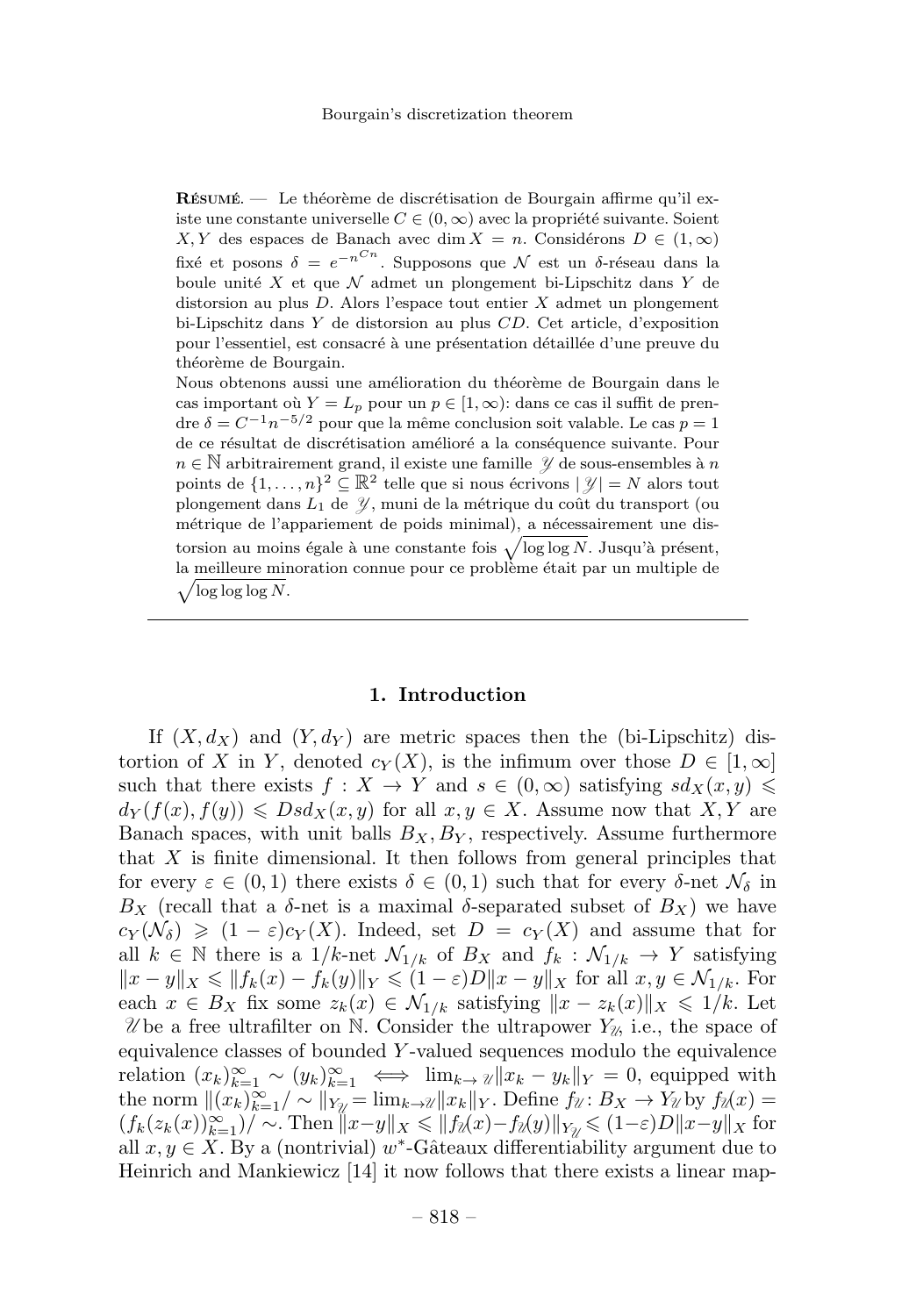$\lim_{n \to \infty} T_1: X \to (Y_2)^{**}$  satisfying  $||x||_X \le ||T_1x||_{(Y_2)^{**}} \le (1 - \varepsilon/2)D||x||_X$  for all  $x \in X$ . Since X, and hence also  $T_1X$ , is finite dimensional, the Principle of Local Reflexivity [19] says there exists a linear mapping  $T_2 : T_1X \to Y_{\mathbb{Z}}$ satisfying  $||y||_{(Y_{\mathcal{U}})^{**}} \le ||T_2y||_{Y_{\mathcal{U}}} \le (1+\varepsilon/5)||y||_{(Y_{\mathcal{U}})^{**}}$  for all  $y \in T_1X$ . By general properties of ultrapowers (see [13]) there exists a linear mapping  $T_3$ :  $T_2T_1X \to Y$  satisfying  $||y||_{Y_{\mathcal{U}}} \le ||T_3y||_Y \le (1+\varepsilon/5)||y||_{Y_{\mathcal{U}}}$  for all  $y \in T_2T_1X$ . By considering  $T_3T_2T_1 : X \to Y$  we have  $D = c_Y(X) \leq (1 - \varepsilon/2)(1 + \varepsilon/5)^2 D$ , a contradiction.

The argument sketched above is due to Heinrich and Mankiewicz [14]. An earlier and different argument establishing the existence of  $\delta$  is due to important work of Ribe [22]. See the book [5] for a detailed exposition of both arguments. These proofs do not give a concrete estimate on  $\delta$ . The first purpose of the present article, which is mainly expository, is to present in detail a different approach due to Bourgain [7] which does yield an estimate on  $\delta$ . Before stating Bourgain's theorem, it will be convenient to introduce the following quantity.

DEFINITION 1.1 (Discretization modulus). — For  $\varepsilon \in (0,1)$  let  $\delta_{X\rightarrow Y}(\varepsilon)$ be the supremum over those  $\delta \in (0,1)$  such that every  $\delta$ -net  $\mathcal{N}_{\delta}$  in  $B_X$  satisfies  $c_Y(\mathcal{N}_\delta) \geq (1-\varepsilon)c_Y(X)$ .

THEOREM 1.2 (Bourgain's discretization theorem). — There exists  $C \in$  $(0,\infty)$  such that for every two Banach spaces X, Y with dim  $X = n < \infty$ and dim  $Y = \infty$ , and every  $\varepsilon \in (0, 1)$ , we have

$$
\delta_{X \hookrightarrow Y}(\varepsilon) \geqslant e^{-(n/\varepsilon)^{Cn}}.\tag{1.1}
$$

Theorem 1.2 was proved by Bourgain in [7] for some fixed  $\varepsilon_0 \in (0,1)$ . The above statement requires small technical modifications of Bourgain's argument, but these are minor and all the conceptual ideas presented in the proof of Theorem 1.2 below are due to Bourgain. Readers might notice that our presentation of the proof of Theorem 1.2 seems somewhat different from [7], but this impression is superficial; the exposition below is merely a restructuring of Bourgain's argument.

We note that it is possible to refine the estimate (1.1) so as to depend on the distortion  $c_Y(X)$ . Specifically, we have the bound

$$
\delta_{X \hookrightarrow Y}(\varepsilon) \geqslant e^{-(c_Y(X)/\varepsilon)^{C_n}}.\tag{1.2}
$$

The estimate (1.2) implies (1.1) since due to Dvoretzky's theorem [12]  $c_Y(\ell_2^n) = 1$ , and therefore  $c_Y(X) \leq \sqrt{n}$  by John's theorem [16]. If we do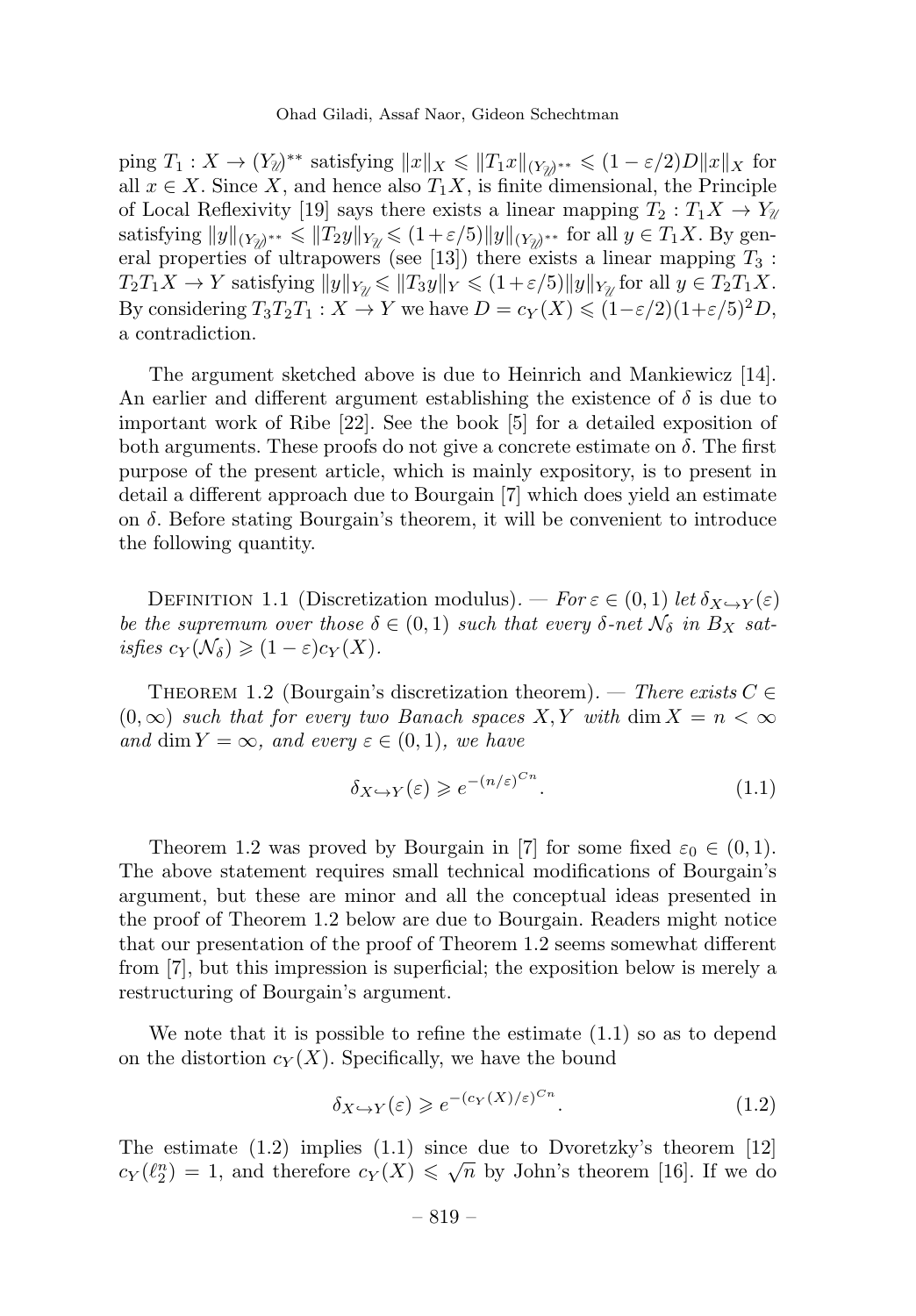not assume that dim  $Y = \infty$  then we necessarily have dim  $Y \geq n$  since otherwise  $c_Y(X) = \infty$ , making (1.2) hold vacuously. Thus, by John's theorem once more,  $c_Y(X) \leq n$ , and again we see that (1.2) implies (1.1). The proof below will establish  $(1.2)$ , and not only the slightly weaker statement  $(1.1)$ . We remark that Bourgain's discretization theorem is often quoted with the conclusion that if  $\delta$  is at most as large as the right hand side of (1.2) and  $\mathcal{N}_{\delta}$ is a  $\delta$ -net of  $B_X$  then Y admits a *linear* embedding into Y whose distortion is at most  $c_Y(\mathcal{N}_\delta)/(1-\varepsilon)$ . The Heinrich-Mankiewicz argument described above shows that for finite dimensional spaces X, a bound on  $c_Y(X)$  immediately implies the same bound when the bi-Lipschitz embedding is required to be linear. For this reason we ignore the distinction between linear and nonlinear bi-Lipschitz embeddings, noting also that for certain applications (e.g., in computer science), one does not need to know that embeddings are linear.

We do not know how close is the estimate  $(1.1)$  to being asymptotically optimal, though we conjecture that it can be improved. The issue of finding examples showing that  $\delta_{X\to Y}(\varepsilon)$  must be small has not been sufficiently investigated in the literature. The known upper bounds on  $\delta_{X\hookrightarrow Y}(\varepsilon)$  are very far from (1.1). For example, the metric space  $(\ell_1^n, \sqrt{||x-y||_1})$  embeds isometrically into  $L_2$  (see [11]). It follows that any  $\delta$ -net in  $B_{\ell_1^n}$  embeds into  $L_2$  with distortion at most  $\sqrt{2/\delta}$ . Contrasting this with  $c_{L_2}(\ell_1^n) = \sqrt{n}$ shows that  $\delta_{\ell_1^n \hookrightarrow L_2}(\varepsilon) \leq 2/\left( (1-\varepsilon)^2 n \right)$ .

It turns out that a method that was introduced by Johnson, Maurey and Schechtman [17] (for a different purpose) can be used to obtain improved bounds on  $\delta_{X\hookrightarrow Y}(\varepsilon)$  for certain Banach spaces Y, including all  $L_p$  spaces,  $p \in [1,\infty)$ ; the second purpose of this article is to present this result. To state our result recall that if  $(\Omega, \nu)$  is a measure space and  $(Z, \|\cdot\|_X)$  is a Banach space then for  $p \in [1,\infty]$  the vector valued  $L_p$  space  $L_p(\nu, Z)$  is the space of all equivalence classes of measurable functions  $f:\Omega\to Z$  such that  $||f||_{L_p(\nu,Z)}^p = \int_{\Omega} ||f||_Z^p d\nu < \infty$  (and  $||f||_{L_\infty(\nu,Z)} = \text{esssup}_{\omega \in \Omega} ||f(\omega)||_Y)$ .

THEOREM 1.3. — There exists a universal constant  $\kappa \in (0,\infty)$  with the following property. Assume that  $\delta, \varepsilon \in (0,1)$  and  $D \in [1,\infty)$  satisfy  $\delta \leq$  $\kappa \varepsilon^2/(n^2D)$ . Let X, Y be Banach spaces with  $\dim X = n < \infty$ , and let  $\mathcal{N}_{\delta}$ be a  $\delta$ -net in  $B_X$ . Assume that  $c_Y(\mathcal{N}_\delta) \leq D$ . Then there exists a separable probability space  $(\Omega, \nu)$ , a finite dimensional linear subspace  $Z \subseteq Y$ , and a linear operator  $T : X \to L_{\infty}(\nu, Z)$  satisfying

$$
\forall x \in X, \quad \frac{1-\varepsilon}{D} \|x\|_X \leq \|Tx\|_{L_1(\nu, Z)} \leq \|Tx\|_{L_\infty(\nu, Z)} \leq (1+\varepsilon) \|x\|_X.
$$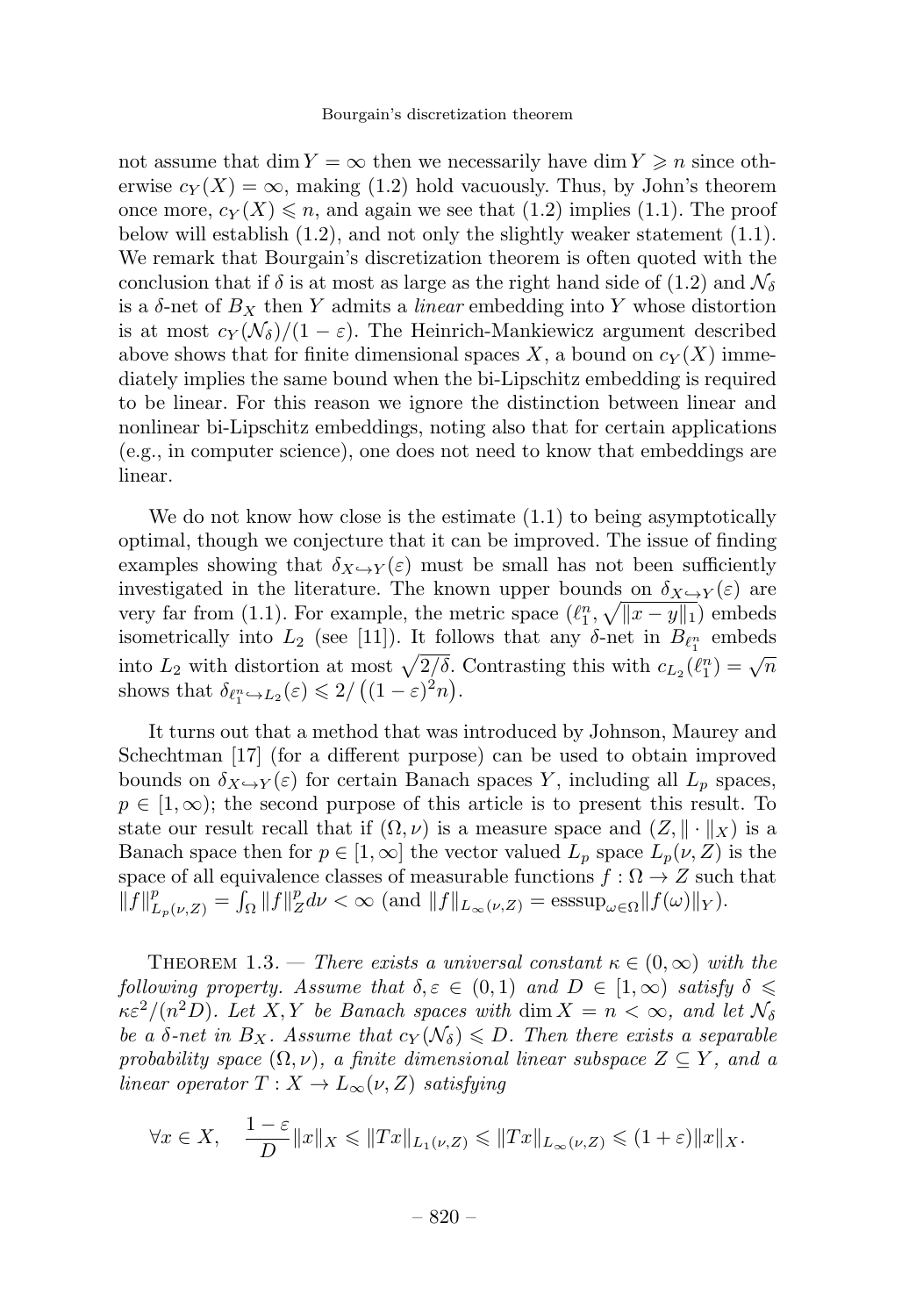Ohad Giladi, Assaf Naor, Gideon Schechtman

Theorem 1.3 is proved in Section 5; as we mentioned above, its proof builds heavily on ideas from [17]. Because  $\nu$  is a probability measure, for all  $p \in [1,\infty]$  and all  $h \in L_{\infty}(\nu,Y)$  we have  $||h||_{L_1(\nu,Y)} \leq ||h||_{L_p(\nu,Y)} \leq$  $||h||_{L_{\infty}(\nu,Y)}$ . Therefore, the following statement is a consequence of Theorem 1.3.

$$
\delta \leqslant \frac{\kappa \varepsilon^2}{n^2 c_Y(\mathcal{N}_\delta)} \Longrightarrow \forall p \in [1, \infty), \quad c_Y(\mathcal{N}_\delta) \geqslant \frac{1 - \varepsilon}{1 + \varepsilon} c_{L_p(\nu, Y)}(X). \tag{1.3}
$$

We explained above that if Y is infinite dimensional then  $c_Y(\mathcal{N}_\delta) \leq \sqrt{n}$ . It therefore follows from (1.3) that if  $L_p(\nu, Y)$  admits an isometric embedding into Y, as is the case when  $Y = L_p$ , then  $\delta_{X \hookrightarrow Y}(\varepsilon) \geq \kappa \varepsilon^2/(n^{5/2})$ . This is recorded for future reference as the following corollary.

COROLLARY 1.4. — There exists a universal constant  $\kappa \in (0,\infty)$  such that for every  $p \in [1,\infty)$  and  $\varepsilon \in (0,1)$ , for every n-dimensional Banach space X we have

$$
\delta_{X \hookrightarrow L_p}(\varepsilon) \geqslant \frac{\kappa \varepsilon^2}{n^{5/2}}.\tag{1.4}
$$

There is a direct application of the case  $p = 1$  of Corollary 1.4 to the minimum cost matching metric on  $\mathbb{R}^2$ . Given  $n \in \mathbb{N}$ , consider the following metric  $\tau$  on the set of all *n*-point subsets of  $\mathbb{R}^2$ , known as the minimum cost matching metric.

$$
\tau(A,B) = \min \left\{ \sum_{a \in A} ||a - f(a)||_2 : f : A \to B \text{ is a bijection} \right\}.
$$

COROLLARY 1.5. — There exists a universal constant  $c \in (0,\infty)$  with the following property. For arbitrarily large  $n \in \mathbb{N}$  there exists a family  $\mathcal{Y}$ of n-point subsets of  $\{1,\ldots,n\}^2 \subseteq \mathbb{R}^2$  such that if we write  $|\mathcal{Y}| = N$  then  $c_{L_1}(\mathcal{Y}, \tau) \geqslant c \sqrt{\log \log N}.$ 

The previously best known lower bound in the context of Corollary 1.5, due to [20], was  $c_{L_1}(\mathcal{Y}, \tau) \geqslant c\sqrt{\log \log \log N}$ . We refer to [20] for an explanation of the relevance of such problems to theoretical computer science. The deduction of Corollary 1.5 from Corollary 1.4 follows mutatis mutandis from the argument in [20, Sec. 3.1], the only difference being the use of the estimate (1.4) when  $p = 1$  rather than the estimate (1.1) when  $Y = L_1$ .

For an infinite dimensional Banach space Y define

$$
\delta_n(Y) \stackrel{\text{def}}{=} \inf \left\{ \delta_{X \hookrightarrow Y} \left( \frac{1}{2} \right) : X \text{ is an } n \text{ dimensional Banach space} \right\},\
$$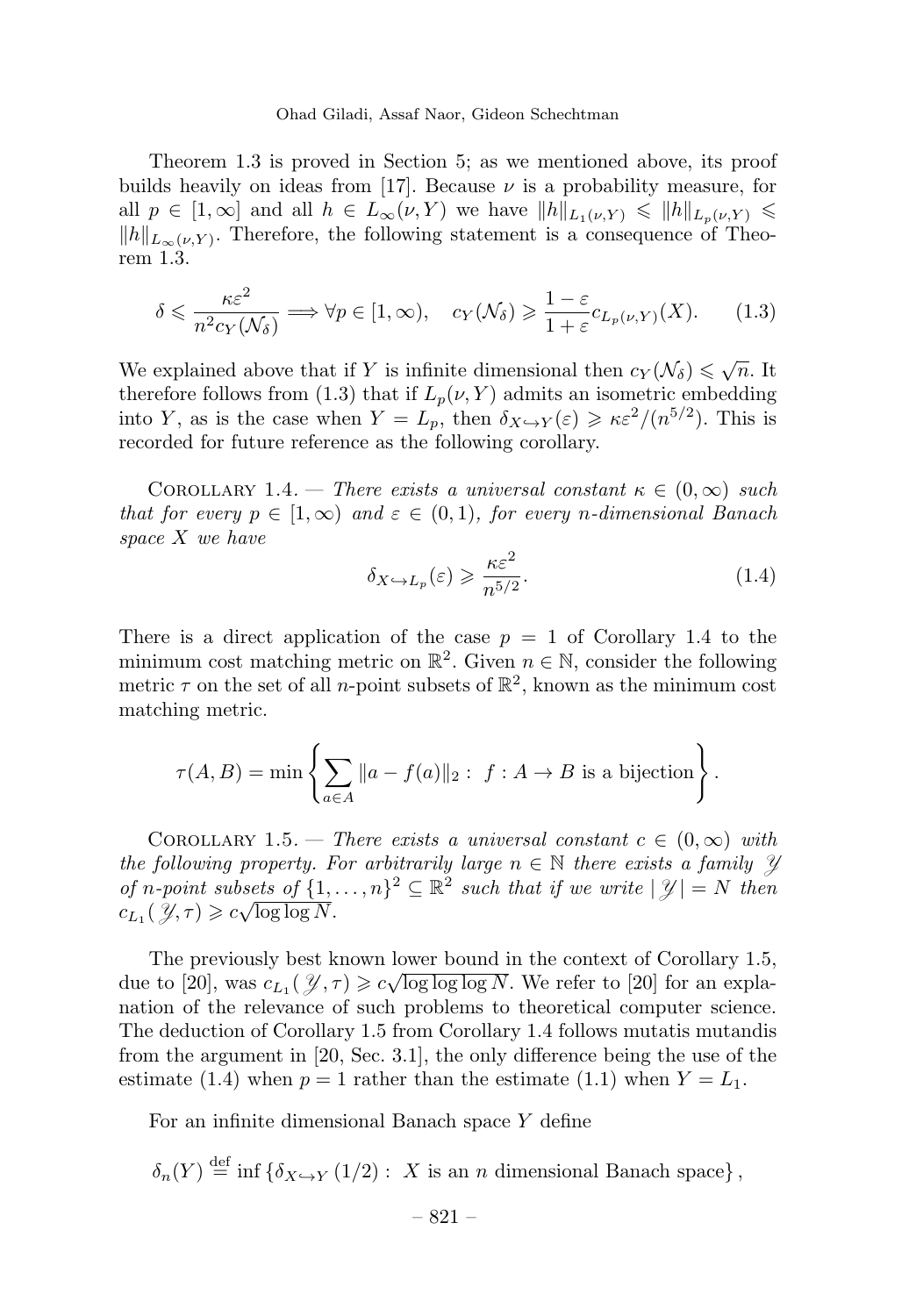and set

 $\delta_n \stackrel{\text{def}}{=} \inf \{\delta_n(Y) : Y \text{ is an infinite dimensional Banach space}\}.$ 

Theorem 1.2 raises natural geometric questions. Specifically, what is the asymptotic behavior of  $\delta_n$  as  $n \to \infty$ ? The difficulty of this question does not necessarily arise from the need to consider all, potentially "exotic", Banach spaces Y. In fact, the above discussion shows that  $\Omega(1/n^{5/2}) \leq \delta_n(L_2)$  $O(1/n)$ , so we ask explicitly what is the asymptotic behavior of  $\delta_n(L_2)$  as  $n \to \infty$ ? For applications to computer science (see e.g. [20]) it is especially important to bound  $\delta_n(L_1)$ , so we also single out the problem of evaluating the asymptotic behavior of  $\delta_n(L_1)$  as  $n \to \infty$ . Recently, two alternative proofs of Theorem 1.2 that work for certain special classes of spaces Y were obtained in [18, 15], using different techniques than those presented here (one based on a quantitative differentiation theorem, and the other on vector-valued Littlewood-Paley theory). These new proofs yield, however, the same bound as (1.1). The proof of Theorem 1.2 presented below is the only known proof of Theorem 1.2 that works in full generality.

Remark 1.6. — The questions presented above are part of a more general discretization problem in embedding theory. One often needs to prove nonembeddability results for finite spaces, where the distortion is related to their cardinality. In many cases it is, however, easier to prove nonembeddability results for infinite spaces, using techniques that are available for continuous objects. It is natural to then prove a discretization theorem, i.e., a statement that transfers a nonembeddability theorem from a continuous object to its finite nets, with control on their cardinality. This general scheme was used several times in the literature, especially in connection to applications of embedding theory to computer science; see for example [20], where Bourgain's discretization theorem plays an explicit role, and also, in a different context, [9]. The latter example deals with the Heisenberg group rather than Banach spaces, the discretization in question being of an infinitary nonembeddability theorem of Cheeger and Kleiner [8]. It would be of interest to study the analogue of Bourgain's discretization theorem in the context of Carnot groups. This can be viewed as asking for a quantitative version of a classical theorem of Pansu [21]. In the special case of embeddings of the Heisenberg group into Hilbert space, a different approach was used in  $[2]$  to obtain a sharp result of this type.

*Remark 1.7.*  $\rightarrow$  A Banach space Z is said to be finitely representable in a Banach space Y if there exists  $K \in [1,\infty)$  such that for every finite dimensional subspace  $X \subseteq Z$  there exists an injective linear operator  $T : X \to Y$ satisfying  $||T|| \cdot ||T^{-1}|| \leq K$ . A theorem of Ribe [22] states that if Z and Y are uniformly homeomorphic, i.e., there exists a homeomorphism  $f: Z \to Y$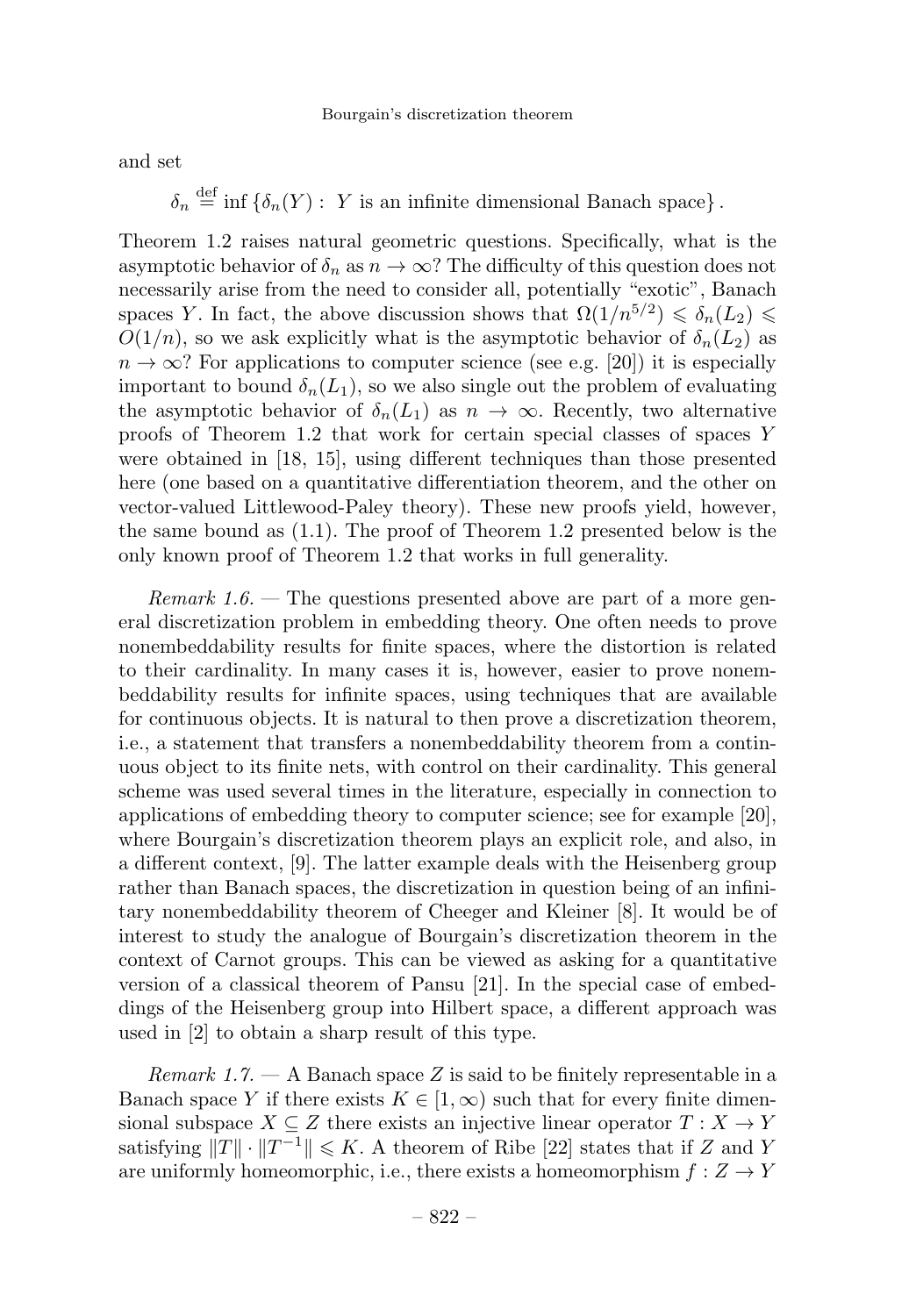such that both f and  $f^{-1}$  are uniformly continuous, then Z is finitely representable in  $Y$  and vice versa. This rigidity phenomenon suggests that isomorphic invariants of Banach spaces which are defined using statements about finitely many vectors are preserved under uniform homemorphisms, and as such one might hope to reformulate them in a way that is explicitly nonlinear, i.e., while only making use of the metric structure and without making any reference to the linear structure. Once this (usually nontrivial) task is achieved, one can hope to transfer some of the linear theory of Banach spaces to the context of general metric spaces. This so called "Ribe program" was put forth by Bourgain in [6]; a research program that attracted the work of many mathematicians in the past 25 years, and has had far reaching consequences in areas such as metric geometry, theoretical computer science, and group theory. The argument that we presented for the positivity of  $\delta_{X\hookrightarrow Y}(\varepsilon)$  implies Ribe's rigidity theorem. Indeed, it is a classical observation [10] that if  $f : Z \to Y$  is a uniform homeomorphism then it is bi-Lipschitz for large distances, i.e., for every  $d \in (0,\infty)$  there exists  $L \in (0, \infty)$  such that  $L^{-1}||x - y||_Z \le ||f(x) - f(y)||_Y \le L||x - y||_Z$ whenever  $x, y \in Z$  satisfy  $||x - y||_Z \ge d$ . Consequently, if  $X \subseteq Z$  is a finite dimensional subspace then d-nets in  $rB_X$  embed into Y with distortion at most  $L^2$  for every  $r>d$ . By rescaling, the same assertion holds for  $\delta$ -nets in  $B_X$  for every  $\delta \in (0,1)$ . Hence X admits a linear embedding into Y with distortion is at most  $2L^2$ . For this reason, in [7] Bourgain calls his discretization theorem a quantitative version of Ribe's finite representability theorem. Sufficiently good improved lower bounds on  $\delta_{X\rightarrow Y}(\varepsilon)$  are expected to have impact on the Ribe program.

#### 2. The strategy of the proof of Theorem 1.2

From now on  $(X, \|\cdot\|_X)$  will be a fixed *n*-dimensional normed space  $(n > 1)$ , with unit ball  $B_X = \{x \in X : ||x||_X \leq 1\}$  and unit sphere  $S_X = \{x \in X : ||x||_X = 1\}$ . We will identify X with  $\mathbb{R}^n$ , and by John's theorem [16] we will assume without loss of generality that the standard Euclidean norm  $\|\cdot\|_2$  on  $\mathbb{R}^n$  satisfies

$$
\forall x \in X, \quad \frac{1}{\sqrt{n}} \|x\|_2 \le \|x\|_X \le \|x\|_2. \tag{2.1}
$$

Fix  $\varepsilon, \delta \in (0, 1/8)$  and let  $\mathcal{N}_{\delta}$  be a fixed  $\delta$ -net in  $B_X$ . We also fix  $D \in$  $(1, \infty)$ , a Banach space  $(Y, \|\cdot\|_Y)$ , and a mapping  $f : \mathcal{N}_\delta \to Y$  satisfying

$$
\forall x, y \in \mathcal{N}_{\delta}, \quad \frac{1}{D} \|x - y\|_{X} \le \|f(x) - f(y)\|_{Y} \le \|x - y\|_{X}.
$$
 (2.2)

By translating f, we assume without loss of generality that  $f(\mathcal{N}_{\delta}) \subseteq 2B_Y$ . Our goal will be to show that provided  $\delta$  is small enough, namely  $\delta \leq$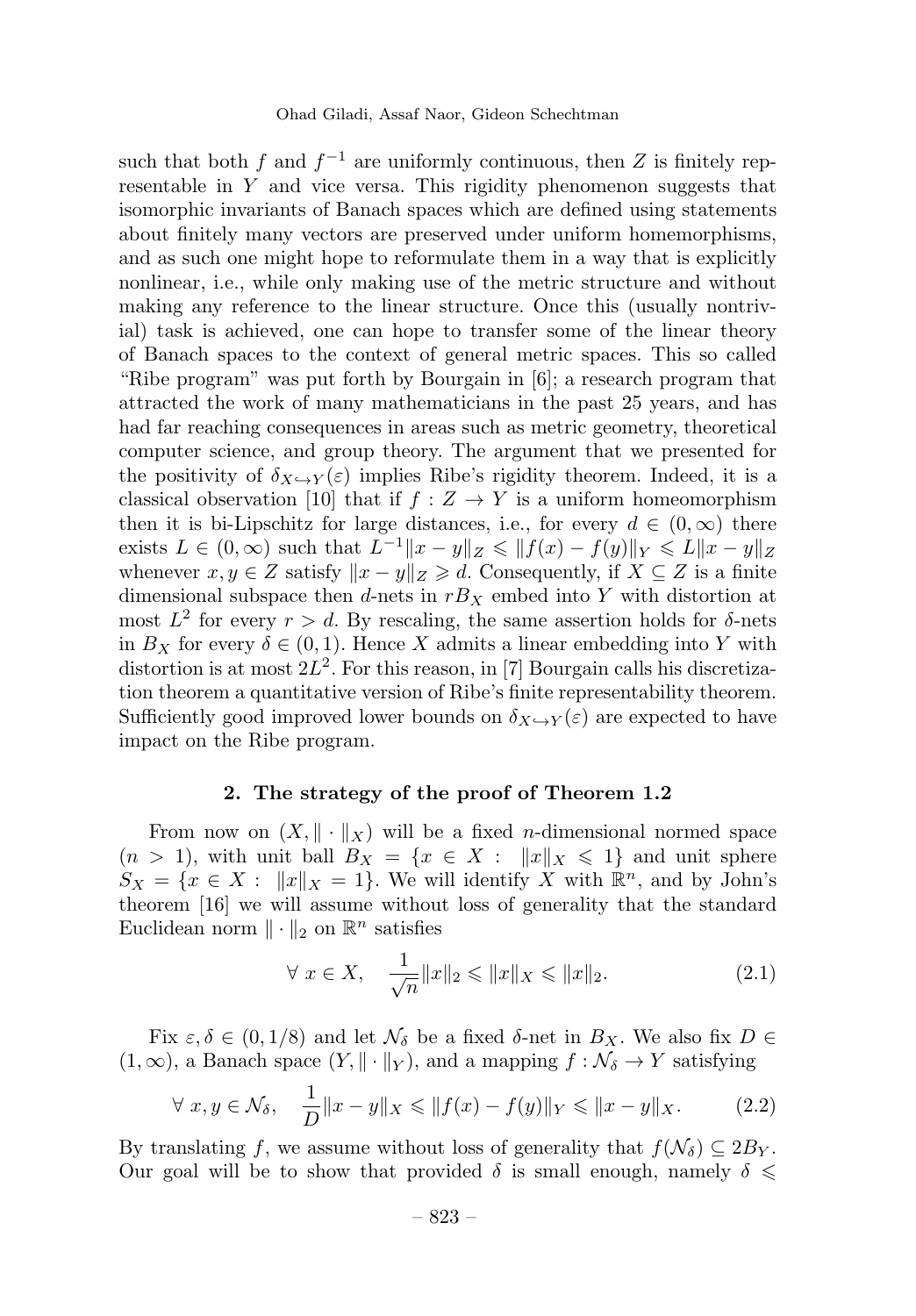$e^{-(D/\varepsilon)^{C_n}}$ , there exists an injective linear operator  $T : X \to Y$  satisfying  $||T|| \cdot ||T^{-1}|| \leq (1 + 12\varepsilon)D.$ 

The first step is to construct a mapping  $F : \mathbb{R}^n \to Y$  that is a Lipschitz almost-extension of f, i.e., it is Lipschitz and on  $\mathcal{N}_{\delta}$  it takes values that are close to the corresponding values of f. The statement below is a refinement of a result of Bourgain [7]. The proof of Bourgain's almost extension theorem has been significantly simplified by Begun [4], and our proof of Lemma 2.1 below follows Begun's argument; see Section 3.

LEMMA 2.1.  $-If \delta < \frac{\varepsilon}{4n}$  then there exists a mapping  $F : \mathbb{R}^n \to Y$  that is differentiable almost everywhere on  $\mathbb{R}^n$ , is differentiable everywhere on  $\frac{1}{2}B_X$ , and has the following properties.

- F is supported on  $3B_x$ .
- $||F(x) F(y)||_Y \leq 6||x y||_X$  for all  $x, y \in \mathbb{R}^n$ .
- $||F(x) F(y)||_Y \le (1 + \varepsilon) ||x y||_X$  for all  $x, y \in \frac{1}{2}B_X$ .
- $||F(x) f(x)||_Y \le \frac{9n\delta}{\varepsilon}$  for all  $x \in \mathcal{N}_\delta$ .

In what follows, the volume of a Lebesgue measurable set  $A \subseteq \mathbb{R}^n$  will be denoted vol(A). For  $t \in (0,\infty)$  the Poisson kernel  $P_t : \mathbb{R}^n \to [0,\infty)$  is given by

$$
P_t(x) = \frac{c_n t}{(t^2 + ||x||_2^2)^{\frac{n+1}{2}}},
$$

where  $c_n$  is the normalization factor ensuring that  $\int_{\mathbb{R}^n} P_t(x) dx = 1$ . Thus  $c_n = \Gamma\left(\frac{n+1}{2}\right)/\pi^{\frac{n+1}{2}},$  as computed for example in [23, Sec. X.3]. We will use repeatedly the standard semigroup property  $P_t * P_s = P_{t+s}$ , where as usual  $f * g(x) = \int_{\mathbb{R}^n} f(y)g(y-x)dx$  for  $f, g \in L_1(\mathbb{R}^n)$ .

Assume from now on that  $\delta < \frac{\varepsilon}{4n}$  and fix a mapping  $F : \mathbb{R}^n \to Y$ satisfying the conclusion of Lemma 2.1. We will consider the evolutes of  $F$ under the Poisson semigroup, i.e., the functions  $P_t * F : \mathbb{R}^n \to Y$  given by  $P_t * F(x) = \int_{\mathbb{R}^n} P_t(y-x) F(y) dy$ . Our goal is to show that there exists  $t_0 \in (0,\infty)$  and  $x \in \mathbb{R}^n$  such that the derivative  $T = (P_{t_0} * F)'(x)$  is injective and satisfies  $||T|| \cdot ||T^{-1}|| \leq (1+10\varepsilon)D$ . Intuitively, one might expect this to happen for every small enough t, since in this case  $P_t * F$  is close to F, and F itself is close to a bi-Lipschitz map when restricted to the  $\delta$ -net  $\mathcal{N}_{\delta}$ . In reality, proving the existence of  $t_0$  requires work; the existence of  $t_0$  will be proved by contradiction, i.e., we will show that it cannot not exist, without pinpointing a concrete  $t_0$  for which  $(P_{t_0} * F)'(x)$  has the desired properties.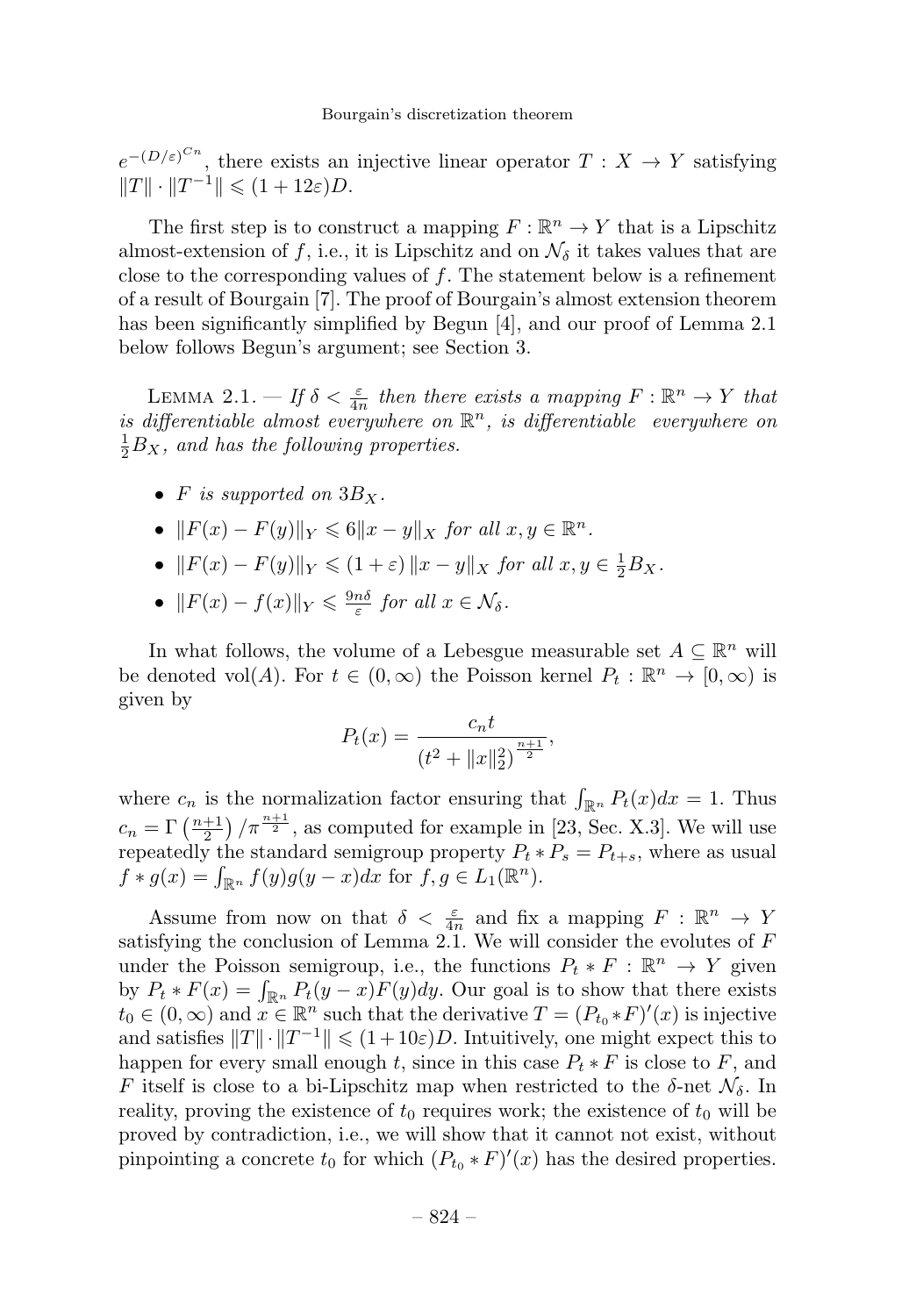LEMMA 2.2. — Let  $\mu$  be a Borel probability measure on  $S_X$ . Fix  $R, A \in$  $(0, \infty)$  and  $m \in \mathbb{N}$ . Then there exists  $t \in (0, \infty)$  satisfying

$$
\frac{A}{(R+1)^{m+1}} \leqslant t \leqslant A,\tag{2.3}
$$

such that

$$
\int_{S_X} \int_{\mathbb{R}^n} \|\partial_a (P_t * F)(x)\|_Y dx d\mu(a)
$$
\n
$$
\leqslant \int_{S_X} \int_{\mathbb{R}^n} \|\partial_a (P_{(R+1)t} * F)(x)\|_Y dx d\mu(a) + \frac{6 \text{vol}(3B_X)}{m}.\tag{2.4}
$$

*Proof.* — If (2.4) fails for all t satisfying (2.3) then for every  $k \in$  $\{0,\ldots,m+1\}$  we have

$$
\int_{S_X} \int_{\mathbb{R}^n} \left\| \partial_a \left( P_{A(R+1)^{k-m-1}} * F \right)(x) \right\|_Y dx d\mu(a)
$$
\n
$$
\geq \int_{S_X} \int_{\mathbb{R}^n} \left\| \partial_a \left( P_{A(R+1)^{k-m}} * F \right)(x) \right\|_Y dx d\mu(a) + \frac{6 \text{vol}(3B_X)}{m}. \tag{2.5}
$$

By iterating (2.5) we get the estimate

$$
\int_{S_X} \int_{\mathbb{R}^n} \left\| \partial_a \left( P_{A(R+1)^{-m-1}} * F \right)(x) \right\|_Y dxd\mu(a) \n> \int_{S_X} \int_{\mathbb{R}^n} \left\| \partial_a \left( P_{A(R+1)} * F \right)(x) \right\|_Y dxd\mu(a) + \frac{6(m+1)\text{vol}(3B_X)}{m}.\ (2.6)
$$

At the same time, since  $F$  is differentiable almost everywhere and 6-Lipschitz, for every  $a \in S_X$  we have  $\|\partial_a F\|_Y \leq 6$  almost everywhere. Since  $F$  is supported on  $3B_X$ , it follows that

$$
\int_{\mathbb{R}^n} \left\| \partial_a \left( P_{A(R+1)^{-m-1}} * F \right)(x) \right\|_Y dx = \int_{\mathbb{R}^n} \left\| \left( P_{A(R+1)^{-m-1}} * \partial_a F \right)(x) \right\|_Y dx
$$
  
\n
$$
\leq \int_{\mathbb{R}^n} \int_{\mathbb{R}^n} P_{A(R+1)^{-m-1}}(x-y) \|\partial_a F(y)\|_Y dx dy
$$
  
\n
$$
= \int_{3B_X} \|\partial_a F(y)\|_Y dy \leq 6 \text{vol}(3B_X). \tag{2.7}
$$

If we integrate (2.7) with respect to  $\mu$ , then since  $\mu$  is a probability measure we obtain a contradiction to  $(2.6)$   $\Box$ 

In order to apply Lemma 2.2, we will contrast it with the following key statement (proved in Section 4), which asserts that the directional derivatives of  $P_t * F$  are large after an appropriate averaging.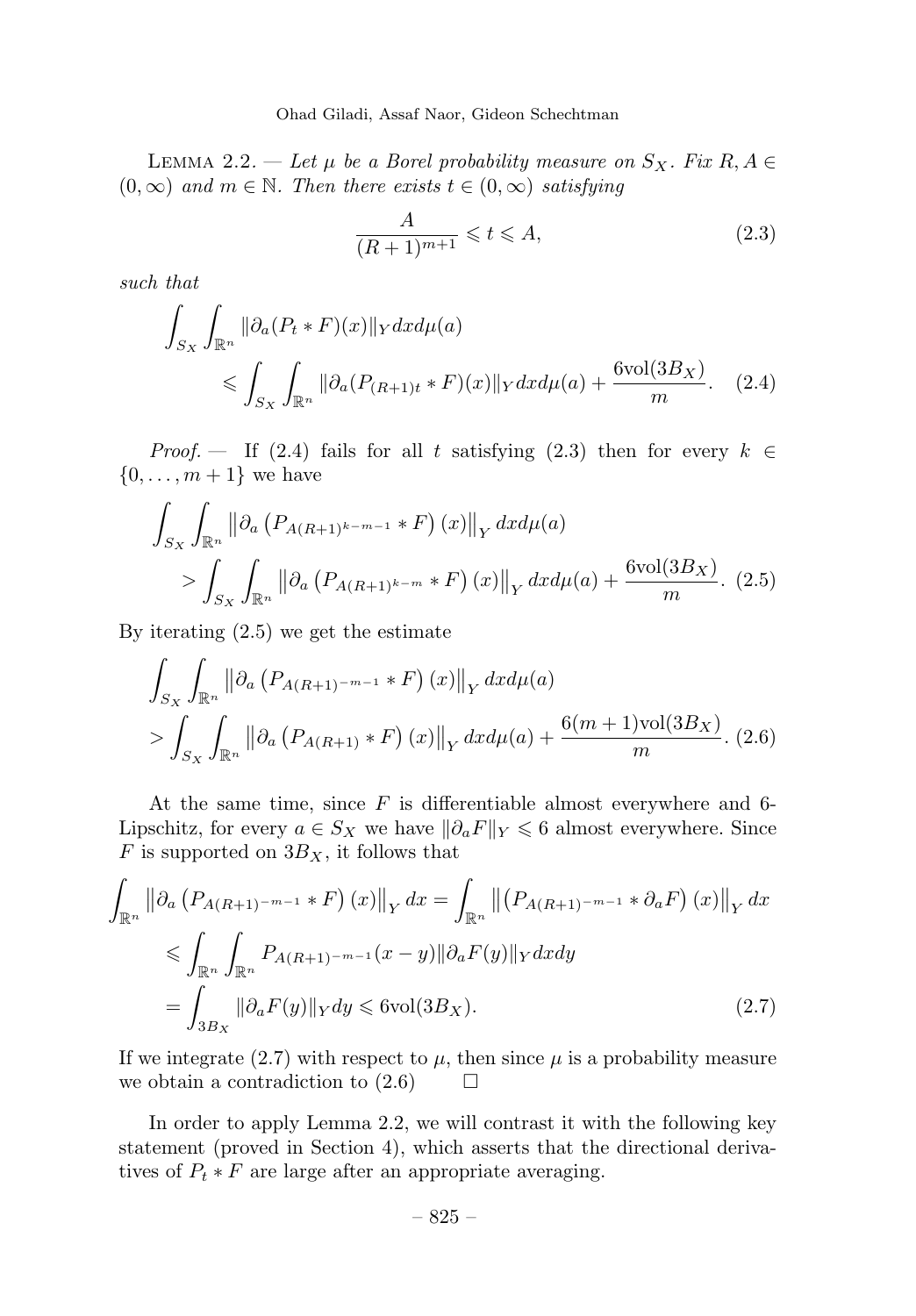#### Bourgain's discretization theorem

LEMMA 2.3. — Assume that  $t \in (0, 1/2]$ ,  $R \in (0, \infty)$  and  $\delta \in (0, \varepsilon/(4n))$ satisfy

$$
\delta \leq \frac{\varepsilon t \log(7/t)}{2\sqrt{n}} \leq \frac{\varepsilon^4}{6n^{5/2}(80D)^2},\tag{2.8}
$$

and

$$
\frac{720n^{3/2}D^2\log(7/t)}{\varepsilon^2} \leqslant R \leqslant \frac{\varepsilon}{32t\sqrt{n}}.\tag{2.9}
$$

Then for every  $x \in \frac{1}{8}B_X$  and  $a \in S_X$  we have

$$
\left(\left\|\partial_a(P_t * F)\right\|_{Y} * P_{Rt}\right)(x) \geqslant \frac{1-\varepsilon}{D}.\tag{2.10}
$$

We record one more (simpler) fact about the evolutes of  $F$  under the Poisson semigroup.

LEMMA 2.4. — Assume that  $0 < t < \frac{\varepsilon}{25\sqrt{n}}$ . Then for every  $x, y \in \frac{1}{4}B_X$ we have  $||P_t * F(x) - P_t * F(y)||_Y \leq (1 + 2\varepsilon) ||x - y||_X.$ 

With the above tools at hand, we will now show how to conclude the proof of Theorem 1.2. It will then remain to prove Lemma 2.1 (in Section 3), Lemma 2.3 (Section 4) and Lemma 2.4 (also in Section 4).

*Proof.* — [Proof of Theorem 1.2] Assume that  $\delta \in (0,1)$  satisfies

$$
\delta \leqslant \left(\frac{\varepsilon}{cD}\right)^{12(cD/\varepsilon)^{n+1}},\tag{2.11}
$$

where  $c = 300$  (this is an overestimate for the ensuing calculation). Fix an  $(\varepsilon/D)$ -net F in  $S_X$  with  $|\mathcal{F}| \leq (3D/\varepsilon)^n$  (for the existence of nets of this size, see e.g. [1, Lem. 12.3.1]). Let  $\mu$  be the uniform probability measure on F. Define

$$
A = \left(\frac{\varepsilon}{cD}\right)^{5n}, \quad R = \left(\frac{cD}{\varepsilon}\right)^{4n} - 1, \quad m = \left\lfloor \left(\frac{cD}{\varepsilon}\right)^{n+1} \right\rfloor - 1. \tag{2.12}
$$

Apply Lemma 2.2 with the above parameters, obtaining some  $t \in (0,\infty)$ satisfying

$$
\left(\frac{\varepsilon}{cD}\right)^{12(cD/\varepsilon)^{n+1}} \leqslant t \leqslant \left(\frac{\varepsilon}{cD}\right)^{5n},\tag{2.13}
$$

– 826 –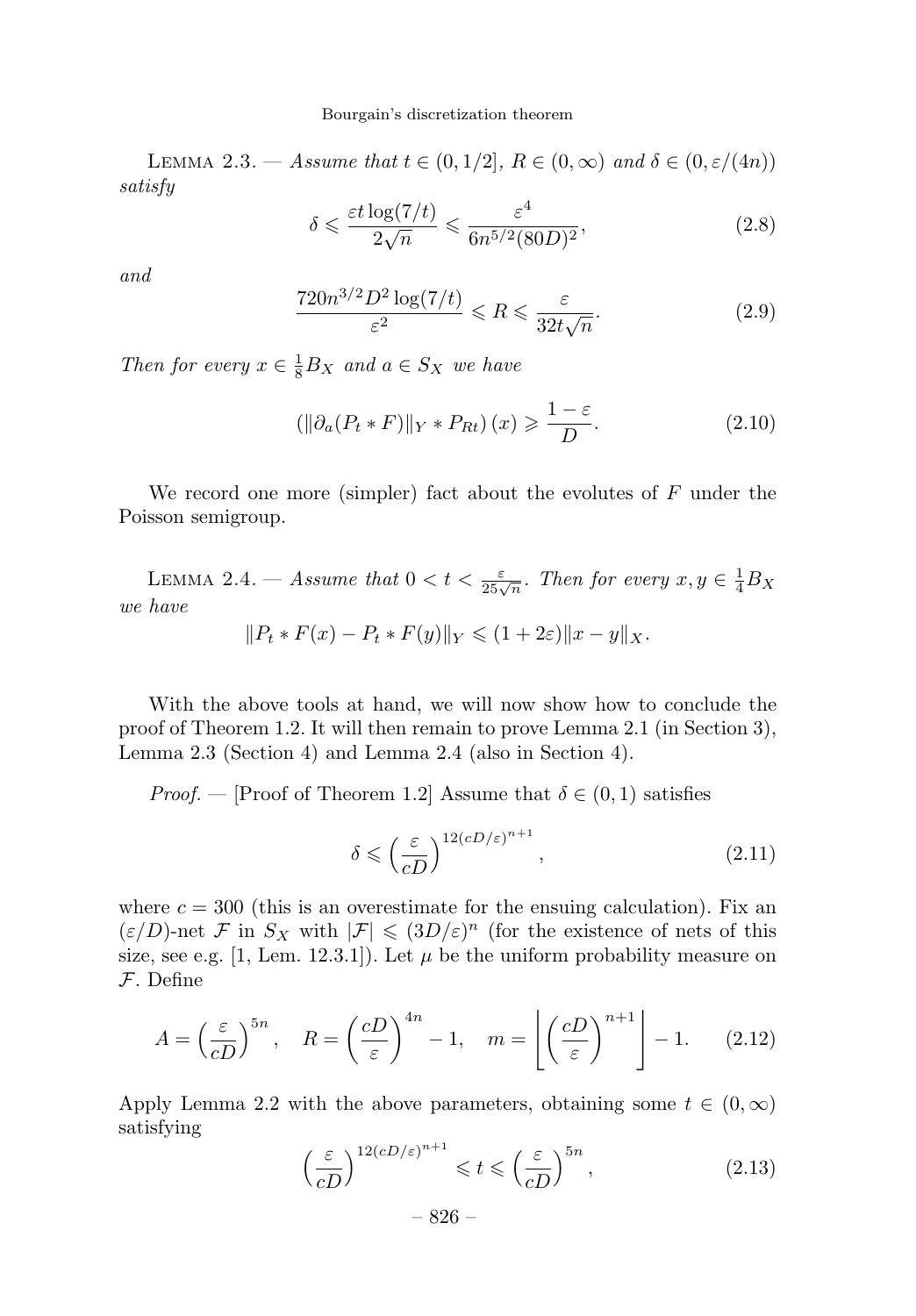Ohad Giladi, Assaf Naor, Gideon Schechtman

such that

$$
\sum_{a \in \mathcal{F}} \int_{\mathbb{R}^n} \|\partial_a (P_t * F)(x)\|_Y dx \le
$$
\n
$$
\sum_{a \in \mathcal{F}} \int_{\mathbb{R}^n} \|\partial_a (P_{(R+1)t} * F)(x)\|_Y dx + \frac{6|\mathcal{F}| \text{vol}(3B_X)}{m}.
$$
\n(2.14)

One checks that for  $\delta$  satisfying (2.11), R as in (2.12), and any t satisfying (2.13), inequalities (2.8) and (2.9) are satisfied. Thus the conclusion (2.10) of Lemma 2.3 holds true for all  $a \in S_X$  and  $x \in \frac{1}{8}B_X$ .

Note that by convexity we have for every  $a \in S_X$  and almost every  $x \in \mathbb{R}^n$ ,

$$
\|\partial_a(P_{(R+1)t}*F)(x)\|_Y = \|\left(P_{Rt}*(\partial_a(P_t*F))\right)(x)\|_Y \leq (\|\partial_a(P_t*F)\|_Y*P_{Rt})(x).
$$

Thus  $\|\partial_a(P_t * F)\|_Y * P_{Rt} - \|\partial_a(P_{(R+1)t} * F)\|_Y \geq 0$ , so we may use Markov's inequality as follows.

$$
\text{vol}\left(\left\{x \in \frac{1}{8}B_X: \left(\|\partial_a(P_t * F)\|_Y * P_{Rt}\right)(x) - \|\partial_a(P_{(R+1)t} * F)(x)\|_Y \geq \frac{\varepsilon}{D}\right\}\right)
$$
  

$$
\leq \frac{D}{\varepsilon}\left(\int_{\mathbb{R}^n} \left(\left(\|\partial_a(P_t * F)\|_Y * P_{Rt}\right)(x) - \|\partial_a(P_{(R+1)t} * F)(x)\|_Y\right)dx\right)
$$
  

$$
= \frac{D}{\varepsilon}\left(\int_{\mathbb{R}^n} \|\partial_a(P_t * F)(x)\|_Y dx - \int_{\mathbb{R}^n} \|\partial_a(P_{(R+1)t} * F)(x)\|_Y dx\right) (2.15)
$$

Hence,

$$
\text{vol}\left(\left\{x \in \frac{1}{8}B_X : \exists a \in \mathcal{F}, \left(\|\partial_a(P_t * F)\|_{Y} * P_{Rt}\right)(x) - \|\partial_a(P_{(R+1)t} * F)(x)\|_{Y}\right\} \geq \frac{\varepsilon}{D}\right\}\right)
$$
\n
$$
\stackrel{(2.15)}{\leq} \frac{D}{\varepsilon} \left(\sum_{a \in \mathcal{F}} \int_{\mathbb{R}^n} \|\partial_a(P_t * F)(x)\|_{Y} dx - \sum_{a \in \mathcal{F}} \int_{\mathbb{R}^n} \|\partial_a(P_{(R+1)t} * F)(x)\|_{Y} dx\right)
$$
\n
$$
\stackrel{(2.14)}{\leq} \frac{D}{\varepsilon} \cdot \frac{6|\mathcal{F}|\text{vol}(3B_X)}{m}
$$
\n
$$
\stackrel{(2.12)}{\leq} \frac{12D}{\varepsilon} \left(\frac{3D}{\varepsilon}\right)^n \left(\frac{\varepsilon}{cD}\right)^{n+1} (24)^n \text{vol}\left(\frac{1}{8}B_X\right)
$$
\n
$$
= \frac{6^n}{25^{n+1}} \text{vol}\left(\frac{1}{8}B_X\right) < \text{vol}\left(\frac{1}{8}B_X\right).
$$

Consequently, there exists  $x \in \frac{1}{8}B_X$  satisfying

$$
\forall a \in \mathcal{F}, \quad (\|\partial_a(P_t * F)\|_Y * P_{Rt})(x) - \|\partial_a(P_{(R+1)t} * F)(x)\|_Y < \frac{\varepsilon}{D}.\tag{2.16}
$$
\n
$$
-827 -
$$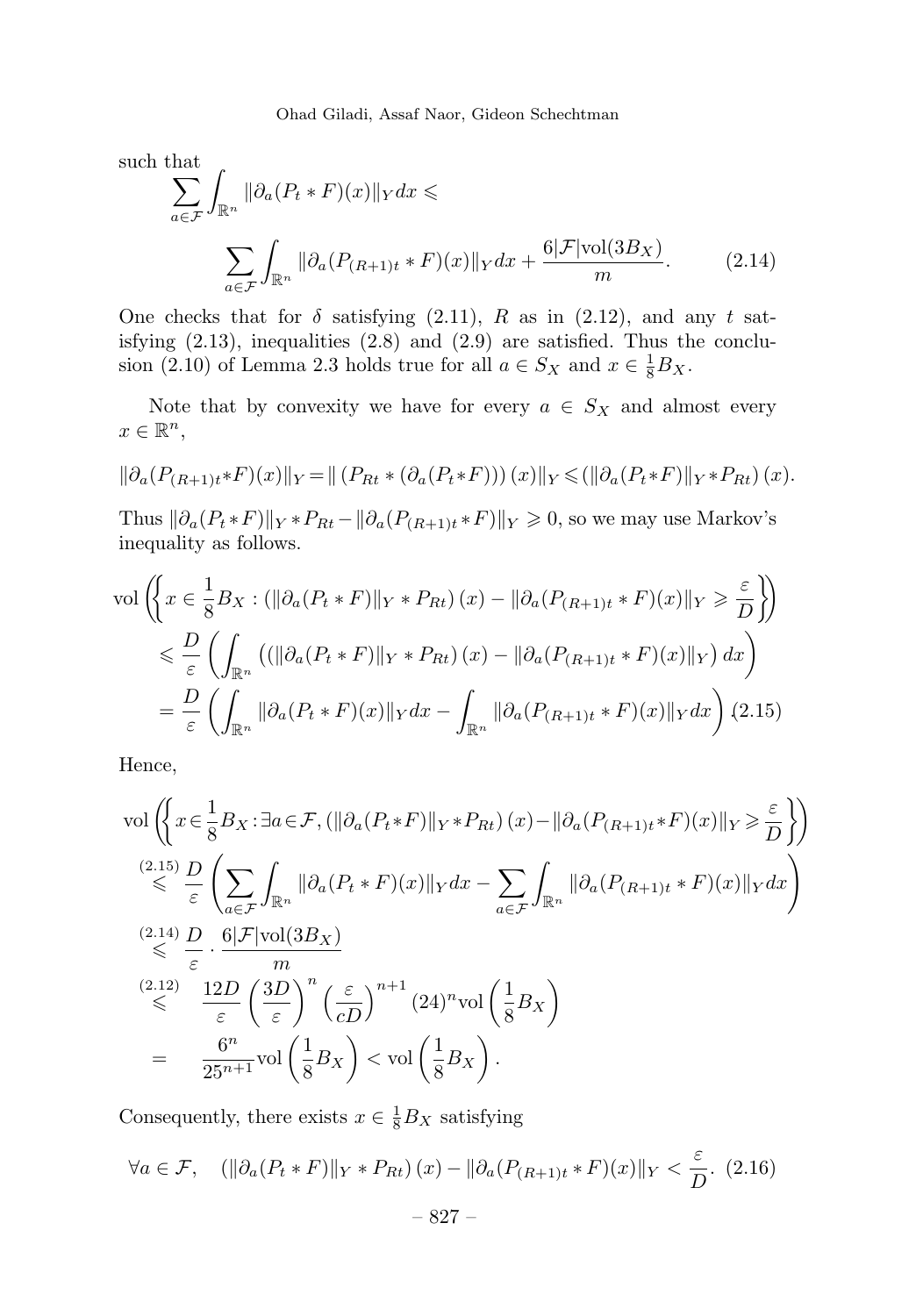But we already argued that (2.10) holds as well, so (2.16) implies that

$$
\forall a \in \mathcal{F}, \quad \|\partial_a (P_{(R+1)t} * F)(x)\|_{Y} \geqslant \frac{1 - 2\varepsilon}{D}.
$$
 (2.17)

Note that by (2.12) and (2.13) we have  $(R+1)t \leqslant (\varepsilon/(cD))^n < \varepsilon/(25\sqrt{n}).$ Hence, if we define  $T = (P_{(R+1)t} * F)'(x)$  then by Lemma 2.4 we have  $||T|| \leq 1+2\varepsilon$ . By (2.17),  $||Ta||_Y \geq (1-2\varepsilon)/D$  for all  $a \in \mathcal{F}$ . For  $z \in S_X$ take  $a \in \mathcal{F}$  such that  $||z - a||_X \leq \varepsilon/D$ . Then,

$$
||Tz|| \ge ||Ta|| - ||T|| \cdot ||z - a||_X \ge \frac{1 - 2\varepsilon}{D} - (1 + 2\varepsilon)\frac{\varepsilon}{D} \ge \frac{1 - 4\varepsilon}{D}.
$$

Hence T is invertible and  $||T^{-1}|| \le D/(1-4\varepsilon)$ .<br>Thus  $||T|| \cdot ||T^{-1}|| \le \frac{1+2\varepsilon}{L} D \le (1+12\varepsilon)D$ . Thus  $||T|| \cdot ||T^{-1}|| \le \frac{1+2\varepsilon}{1-4\varepsilon} D \le (1+12\varepsilon)D.$   $\Box$ 

#### 3. Proof of Lemma 2.1

We will use the following lemma of Begun [4].

LEMMA 3.1. — Let  $K \subseteq \mathbb{R}^n$  be a convex set and fix  $\tau, \eta, L \in (0, \infty)$ . Assume that we are given a mapping  $h: K + \tau B_X \to Y$  satisfying  $||h(x)$  $h(y)||_Y \leqslant L(||x-y||_X + \eta)$  for all  $x, y \in K + \tau B_X$ . Define  $H : K \to Y$  by

$$
H(x) = \frac{1}{\tau^n \text{vol}(B_X)} \int_{\tau B_X} h(x - y) dy.
$$

Then  $||H(x) - H(y)||_Y \le L\left(1 + \frac{n\eta}{2\tau}\right)||x - y||_X$  for all  $x, y \in K$ .

We refer to  $[4]$  for an elegant proof of Lemma 3.1. The deduction of Lemma 2.1 from Lemma 3.1 is via the following simple partition of unity argument. Let  $\{\phi_p : \mathbb{R}^n \to [0,1]\}_{p \in \mathcal{N}_\delta}$  be a family of smooth functions satisfying  $\sum_{p\in\mathcal{N}_{\delta}} \phi_p(x) = 1$  for all  $x \in B_X$  and  $\phi_p(x) = 0$  for all  $(p, x) \in$  $\mathcal{N}_{\delta} \times \mathbb{R}^n$  with  $||x - p||_X \geq 2\delta$ . A standard construction of such functions can be obtained by taking a smooth  $\psi : \mathbb{R}^n \to [0,1]$  which is equals 1 on  $B_X$  and vanishes outside  $2B_X$ , and defining  $\psi_p(x) = \psi((x - p)/\delta)$  for  $(p, x) \in \mathcal{N}_{\delta} \times \mathbb{R}^n$ . If we then write  $\mathcal{N}_{\delta} = \{p_1, p_2, \ldots, p_N\}$ , define  $\phi_{p_1} = \psi_{p_1}$ and  $\phi_{p_j} = \psi_{p_j} \prod_{i=1}^{j-1} (1 - \psi_{p_i})$  for  $j \in \{2, ..., N\}$ . Then  $\sum_{p \in \mathcal{N}_{\delta}} \phi_p = 1 - \prod_{x \in \mathcal{N}} (1 - \psi_n) = 1$  on  $B_x$  since every  $x \in B_x$  satisfies  $||x - p||_X \le \delta$  for  $p \in \mathcal{N}_{\delta}(1 - \psi_p) = 1$  on  $B_X$  since every  $x \in B_X$  satisfies  $||x - p||_X \le \delta$  for some  $p \in \mathcal{N}_{\delta}$ .

Now define  $g : B_X \to Y$  by  $g(x) = \sum_{p \in \mathcal{N}_{\delta}} \phi_p(x) f(p)$ . Setting  $\beta(t) =$  $\max\{0, 2-t\}$  for  $t \in [0, \infty)$ , consider the mapping  $h : \mathbb{R}^n \to Y$  given by

$$
h(x) = \begin{cases} g(x) & \text{if } x \in B_X, \\ \beta(\|x\|_X)g(x/\|x\|_X) & \text{if } x \in \mathbb{R}^n \setminus B_X. \end{cases}
$$
(3.1)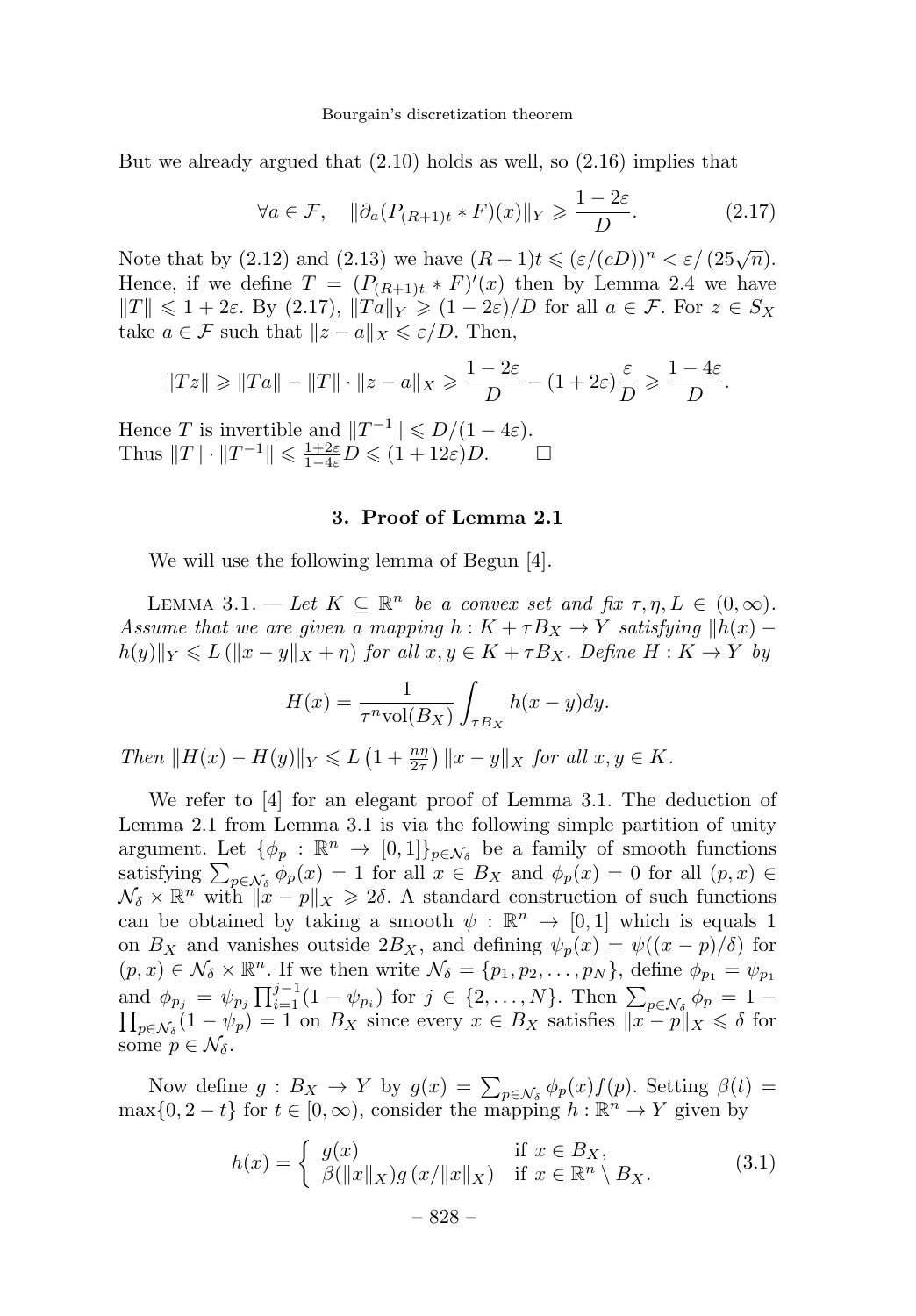Observe that if  $x, y \in B_X$  then

$$
h(x) - h(y) = g(x) - g(y) = \sum_{p \in \mathcal{N}_{\delta} \cap (x + 2\delta B_X)} \phi_p(x) f(p) - \sum_{q \in \mathcal{N}_{\delta} \cap (y + 2\delta B_X)} \phi_q(y) f(q)
$$
  
= 
$$
\sum_{\substack{p \in \mathcal{N}_{\delta} \cap (x + 2\delta B_X) \\ q \in \mathcal{N}_{\delta} \cap (y + 2\delta B_X)}} \phi_p(x) \phi_q(y) [f(p) - f(q)].
$$

This identity implies that

$$
\forall x, y \in B_X, \quad \|h(x) - h(y)\|_Y \le \|x - y\|_X + 4\delta \tag{3.2}
$$

If  $x \in B_X$  and  $y \in \mathbb{R}^n \setminus B_X$  then using  $f(\mathcal{N}_\delta) \subseteq 2B_Y$  and the fact that  $\beta$  is 1-Lipschitz,

$$
||h(x) - h(y)||_Y \le ||g(x) - g\left(\frac{y}{||y||_X}\right)||_Y + (1 - \beta(||y||_X)) ||g\left(\frac{y}{||y||_X}\right)||_Y
$$
  
\n
$$
\le ||x - \frac{y}{||y||_X}||_X + 4\delta + (||y||_X - 1) \sup_{p \in \mathcal{N}_\delta} ||f(p)||_Y
$$
  
\n
$$
\le ||x - y||_X + 3(||y||_X - 1) + 4\delta.
$$

Since  $||y||_X - 1 \le ||x - y||_X + ||x||_X - 1 \le ||x - y||_X$ , it follows that

$$
\forall x \in B_X, \forall y \in \mathbb{R}^n \setminus B_X, \quad \|h(x) - h(y)\|_Y \leq 4(\|x - y\|_X + \delta). \tag{3.3}
$$

If  $x, y \in \mathbb{R}^n \setminus B_X$  then

$$
||h(x) - h(y)||_Y \le ||g\left(\frac{x}{||x||_X}\right) - g\left(\frac{y}{||y||_X}\right)||_Y \beta(||x||)
$$
  
+ 
$$
||g\left(\frac{y}{||y||_X}\right)||_Y |\beta(||x||_X) - \beta(||y||_X)|
$$
  

$$
\le ||\frac{3 \cdot 2}{||x||_X} - \frac{y}{||y||_X}||_X + 4\delta + 2 ||x - y||_X \le 4(||x - y||_X + \delta). \quad (3.4)
$$

Set  $\tau = 2n\delta/\varepsilon \in (0, 1/2)$  and define for  $x \in \mathbb{R}^n$ ,

$$
F(x) = \frac{1}{\tau^n \text{vol}(B_X)} \int_{\tau B_X} h(x - y) dy.
$$
 (3.5)

It follows from the definition  $(3.1)$  that h is differentiable almost everywhere on  $\mathbb{R}^n$ ; in fact, it can only be non-differentiable on  $S_X \cup (2S_X)$ . Since h is differentiable on  $B_X \setminus S_X$  and  $\tau \in (0, 1/2)$ , it follows from (3.5) that F is differentiable almost everywhere on  $\mathbb{R}^n$ , and is differentiable everywhere on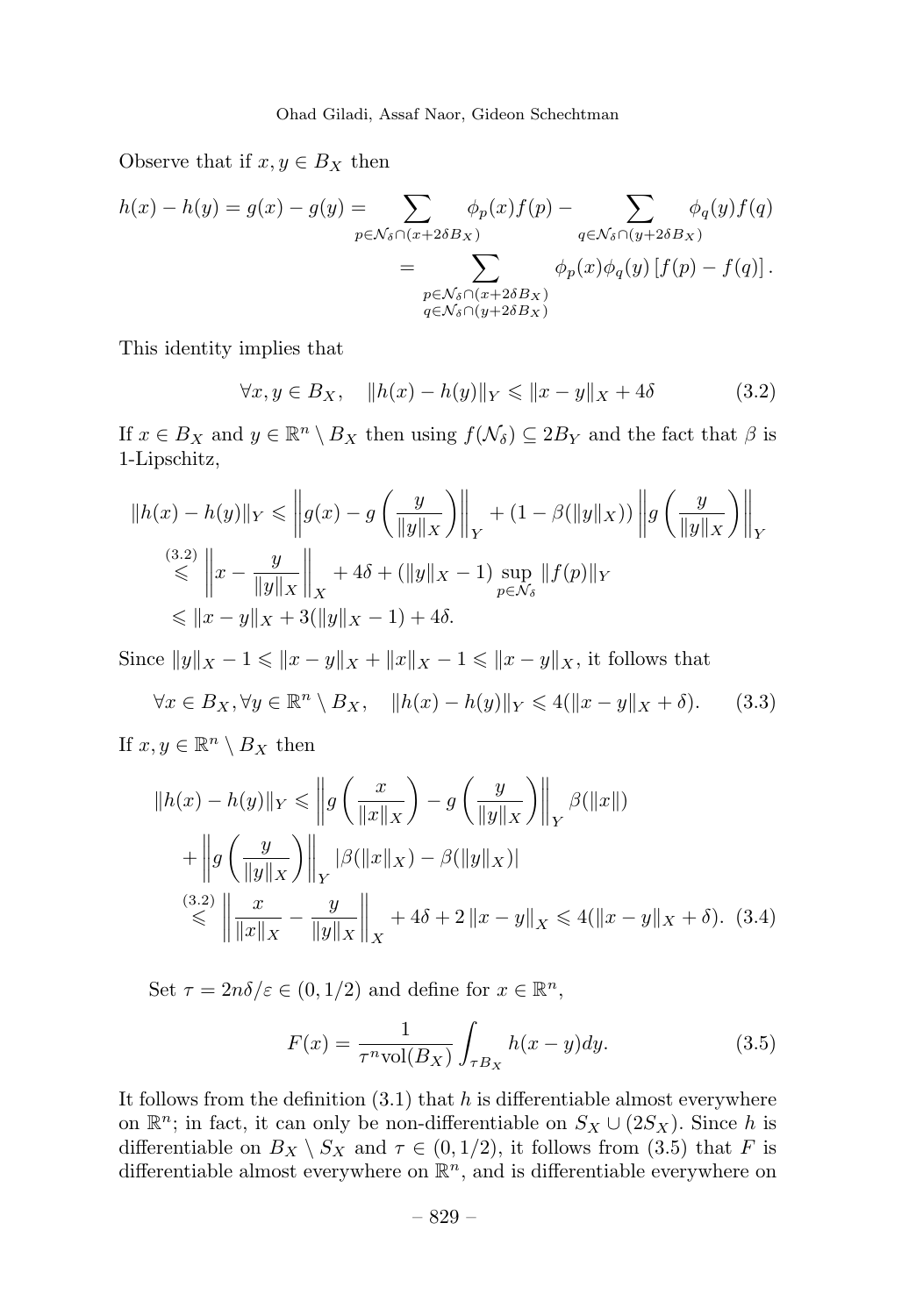#### Bourgain's discretization theorem

 $\frac{1}{2}B_X$ . Clearly F is supported on  $(2+\tau)B_X \subseteq 3B_X$ , i.e., the first assertion of Lemma 2.1 holds. Due to  $(3.2)$ ,  $(3.3)$ ,  $(3.4)$ , an application of Lemma 3.1 with  $K = \mathbb{R}^n$ ,  $L = 4$  and  $\eta = \delta$  shows that F is  $4(1 + \varepsilon/2)$ -Lipschitz on  $\mathbb{R}^n$ , proving the second assertion of Lemma 2.1. Due to (3.2), an application of Lemma 3.1 with  $K = (1 - \tau)B_X$  shows that F is  $(1 + \varepsilon)$ -Lipschitz on  $(1 - \tau)B_X \supseteq \frac{1}{2}B_X$ . This establishes the third assertion of Lemma 2.1. To prove the fourth assertion of Lemma 2.1, fix  $x \in \mathcal{N}_{\delta}$ . Then,

$$
||F(x) - h(x)||_Y \leq \frac{1}{\tau^n \text{vol}(B_X)} \int_{\tau B_X} ||h(x - y) - h(x)||_Y dy
$$
  
(3.2)  $\wedge$ (3.3)  
 $\leq$  4( $\tau + \delta$ ). (3.6)

Also,

$$
||h(x) - f(x)||_Y \le \sum_{p \in \mathcal{N}_\delta} ||f(x) - f(p)||_Y \phi_p(x)
$$
  

$$
\le \max_{p \in \mathcal{N}_\delta \cap (x + 2\delta B_X)} ||f(x) - f(p)||_Y \le 2\delta. \tag{3.7}
$$

Recalling that  $\tau = 2n\delta/\varepsilon$ , the fourth assertion on Lemma 2.1 follows from (3.6) and (3.7).

#### 4. Proof of Lemma 2.4 and Lemma 2.3

We will need the following standard estimate, which holds for all  $r, t \in$  $(0, \infty)$ .

$$
\int_{\mathbb{R}^n \setminus (rB_X)} P_t(x)dx \leqslant \frac{t\sqrt{n}}{r}.\tag{4.1}
$$

To check (4.1), letting  $s_{n-1}$  denote the surface area of the unit Euclidean sphere  $S^{n-1}$ , and recalling that  $P_t(x) = t^{-n} P_1(x/t)$ , we have

$$
\int_{\|x\|_{X}\geq r} P_t(x)dx \stackrel{(2.1)}{\leq} \int_{\|x\|_{2}\geq r} P_t(x)dx = \int_{\|x\|_{2}\geq r/t} P_1(x)dx
$$

$$
= c_n s_{n-1} \int_{r/t}^{\infty} \frac{s^{n-1}}{(1+s^2)^{\frac{n+1}{2}}} ds \leqslant c_n s_{n-1} \int_{r/t}^{\infty} \frac{ds}{s^2} = \frac{c_n s_{n-1}t}{r}.
$$

It remains to recall that  $c_n = \Gamma\left(\frac{n+1}{2}\right)/\pi^{\frac{n+1}{2}}$  and  $s_{n-1} = n\pi^{\frac{n}{2}}/\Gamma\left(\frac{n}{2}+1\right)$ (see e.g. [3, Sec. 1]), and, using Stirling's formula, to obtain the estimate  $c_n s_{n-1} \leqslant \sqrt{2n/\pi}.$ 

Another standard estimate that we will use is that for every  $y \in \mathbb{R}^n$  we have

$$
\int_{\mathbb{R}^n} |P_t(x) - P_t(x+y)| \, dx \leq \frac{\sqrt{n} \|y\|_2}{t}.
$$
\n(4.2)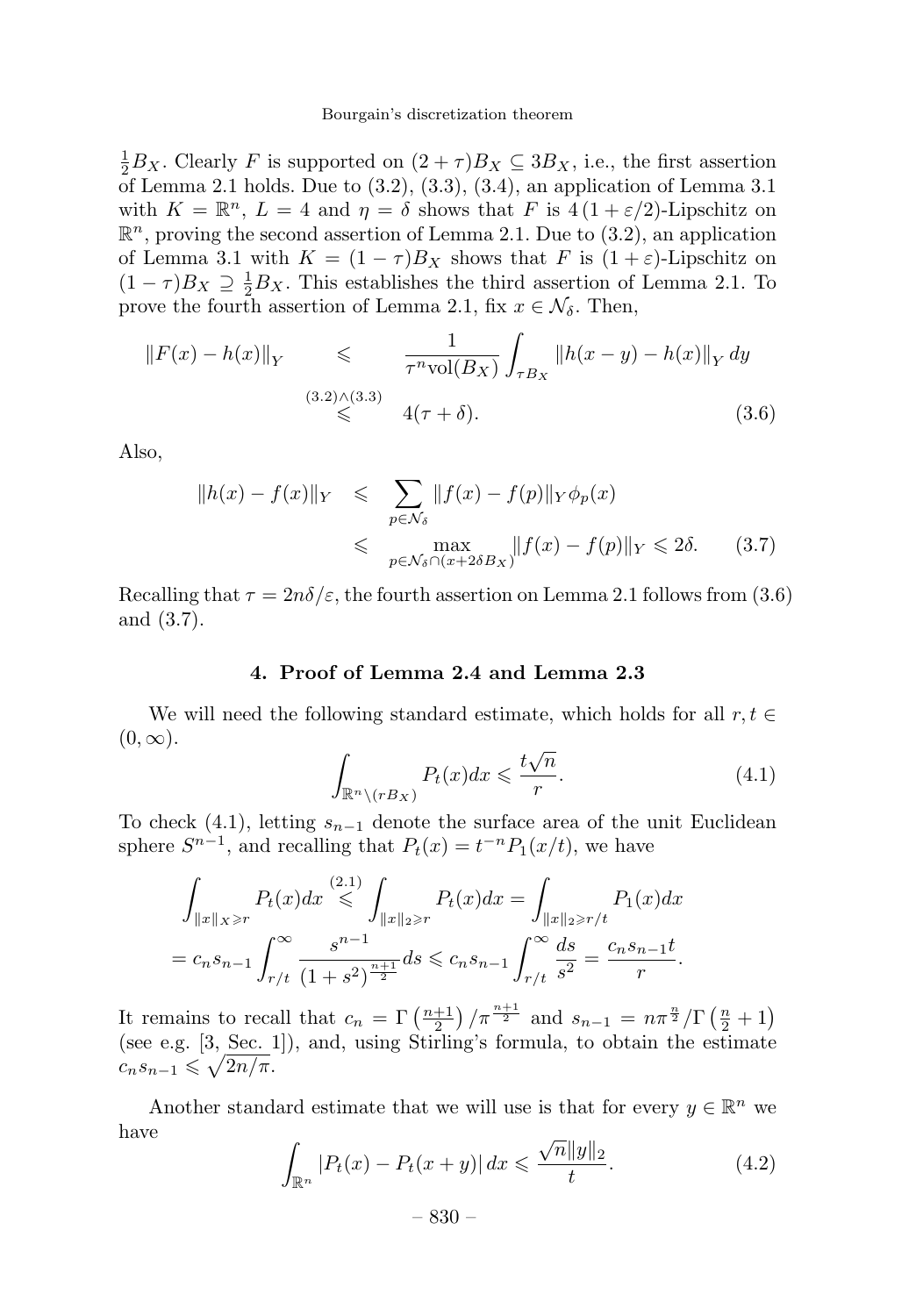Since  $P_t(x) = t^{-n} P_1(x/t)$  it suffices to check (4.2) when  $t = 1$ . Now,

$$
\int_{\mathbb{R}^n} |P_1(x) - P_1(x + y)| dx = \int_{\mathbb{R}^n} \left| \int_0^1 \langle \nabla P_1(x + sy), y \rangle ds \right| dx
$$
  
\n
$$
\leq \|y\|_2 \int_{\mathbb{R}^n} \|\nabla P_1(x)\|_2 dx = (n+1)c_n \|y\|_2 \int_{\mathbb{R}^n} \frac{\|x\|_2}{(1 + \|x\|_2^2)^{\frac{n+3}{2}}} dx
$$
  
\n
$$
= (n+1)c_n s_{n-1} \|y\|_2 \int_0^\infty \frac{r^n}{(1 + r^2)^{\frac{n+3}{2}}} dr = c_n s_{n-1} \|y\|_2,
$$

where we used the fact that the derivative of  $r^{n+1}/(1+r^2)^{\frac{n+1}{2}}$  equals  $(n+1)$  $1)r^{n}/(1+r^{2})^{\frac{n+3}{2}}$ . The required estimate (4.2) now follows from Stirling's formula.

Proof of Lemma 2.4. — We have,

$$
||P_t * F(x) - P_t * F(y)||_Y \leq \int_{\mathbb{R}^n} P_t(z) ||F(x - z) - F(y - z)||_Y dz
$$
  
\n
$$
\leq \left( (1 + \varepsilon) \int_{\frac{1}{4}B_X} P_t(z) dz + 6 \int_{\mathbb{R}^n \setminus (\frac{1}{4}B_X)} P_t(z) dz \right) ||x - y||_X
$$
  
\n
$$
\leq (1 + \varepsilon + 24t\sqrt{n}) ||x - y||_X,
$$

where in (\*) we used the fact that F is  $(1 + \varepsilon)$ -Lipschitz on  $\frac{1}{2}B_X$  and 6-Lipschitz on  $\mathbb{R}^n$ .  $\Box$ 

LEMMA 4.1. — For every  $t \in (0, 1/2]$  and every  $x \in B_X$  we have

$$
||P_t * F(x) - F(x)||_Y \le 8\sqrt{n}t \log\left(\frac{7}{t}\right).
$$

*Proof.* — Since F is supported on  $3B_X$ ,

$$
||P_t * F(x) - F(x)||_Y
$$
\n
$$
\leqslant \int_{x+3B_X} ||F(y-x) - F(x)||_Y P_t(y) dy + ||F(x)||_Y \int_{y \in \mathbb{R}^n \setminus (x+3B_X)} P_t(y) dy.
$$
\n(4.3)

Since F is 6-Lipschitz and it vanishes outside  $3B_X$ , we have  $||F(x)||_Y \leq 18$ . Moreover, if  $||y-x||_X \ge 3$  then  $||y||_X \ge ||x-y||_X - ||x||_X \ge 2$ , and therefore

$$
||F(x)||_Y \int_{y \in \mathbb{R}^n \setminus (x+3B_X)} P_t(y) dy \le 18 \int_{\mathbb{R}^n \setminus (2B_X)} P_t(y) dy \stackrel{(4.1)}{\le} 9t\sqrt{n}.
$$
 (4.4)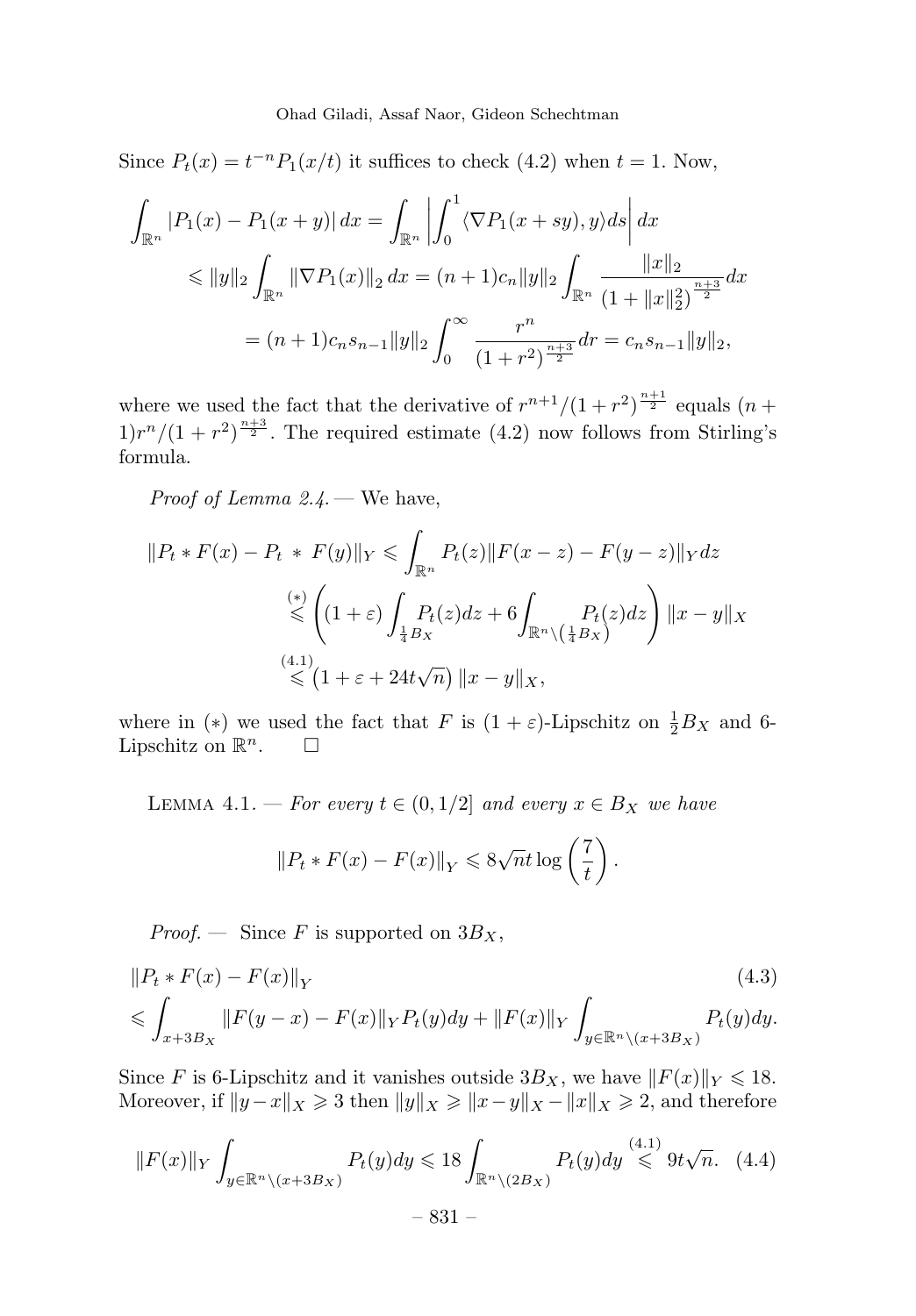To bound the first term in the right hand side of (4.3) note that if  $||y-x||_X \le$ 3 then  $||y||_2 \le \sqrt{n} ||y||_X \le 4\sqrt{n}$ . Moreover,  $||F(y - x) - F(x)||_X \le 6||y||_X \le$  $6||y||_2$ . Hence,

$$
\int_{x+3B_X} ||F(y-x) - F(x)||_Y P_t(y) dy \le 6 \int_{||y||_2 \le 4\sqrt{n}} ||y||_2 P_t(y) dy
$$
  
= 6t 
$$
\int_{||y||_2 \le \frac{4\sqrt{n}}{t}} ||y||_2 P_1(y) dy = 6t c_n s_{n-1} \int_0^{\frac{4\sqrt{n}}{t}} \frac{s^n}{(1+s^2)^{\frac{n+1}{2}}} ds
$$
 (4.5)

Direct differentiation shows that the maximum of  $s^{n}/(1+s^{2})^{\frac{n+1}{2}}$  is attained when  $s = \sqrt{n}$ , and therefore  $s^n/(1 + s^2)^{\frac{n+1}{2}} \leqslant \min\{1/\sqrt{en}, 1/s\}$  for all  $s \in (0, \infty)$ . Hence,

$$
\int_0^{\frac{4\sqrt{n}}{t}} \frac{s^n}{(1+s^2)^{\frac{n+1}{2}}} ds \leq 1 + \int_{\sqrt{en}}^{\frac{4\sqrt{n}}{t}} \frac{ds}{s} = 1 + \log\left(\frac{4}{t\sqrt{e}}\right). \tag{4.6}
$$

The required result now follows from substituting  $(4.4)$ ,  $(4.5)$ ,  $(4.6)$  into  $(4.3)$ , and using the fact that  $t \leq 1/2$  and  $c_n s_{n-1} \leq \sqrt{n}$ .

Proof of Lemma 2.3. — Define

$$
\Theta = \frac{100D\sqrt{n}t\log(7/t)}{\varepsilon}.
$$
\n(4.7)

For  $w, y \in \frac{1}{2}B_X$  let  $p, q \in \mathcal{N}_{\delta} \cap (\frac{1}{2}B_X)$  satisfy  $||p - w||_X$ ,  $||q - y||_Y \leq 2\delta$ . Assume that  $||w - y||_X \ge 0$ . Using the third and fourth assertions of Lemma 2.1, together with Lemma 4.1, we have

$$
\| (P_t * F)(w) - (P_t * F)(y) \|_Y \ge \|f(p) - f(q)\|_Y - \|F(p) - f(p)\|_Y
$$
  
\n
$$
-\|F(q) - f(q)\|_Y - \|F(w) - F(p)\|_Y - \|F(y) - F(q)\|_Y
$$
  
\n
$$
-\|(P_t * F)(w) - F(w)\|_Y - \|(P_t * F)(y) - F(y)\|_Y
$$
  
\n
$$
\stackrel{(2.2)}{\geq} \frac{\|p-q\|_Y}{D} - \frac{18n\delta}{\varepsilon} - 4(1+\varepsilon)\delta - 16\sqrt{n}t \log\left(\frac{7}{t}\right)
$$
  
\n
$$
\geq \frac{\|w-y\|_X - 4\delta}{D} - \frac{18n\delta}{\varepsilon} - 4(1+\varepsilon)\delta - 16\sqrt{n}t \log\left(\frac{7}{t}\right)
$$
  
\n
$$
\geq \frac{1-\varepsilon/3}{D} \|w-y\|_X,
$$
  
\n(4.8)

where (4.8) uses the assumptions  $||w - y||_X \ge \Theta$  and (2.8).

Note that the second inequality in (2.8) implies that  $\Theta \leq 1/4$ . Therefore, since  $||a||_X = 1$  it follows from (4.8) that for every  $z \in \frac{1}{4}B_X$ ,

$$
\frac{1-\varepsilon/3}{D}\Theta \leq \|P_t * F(z + \Theta a) - P_t * F(z)\|_Y
$$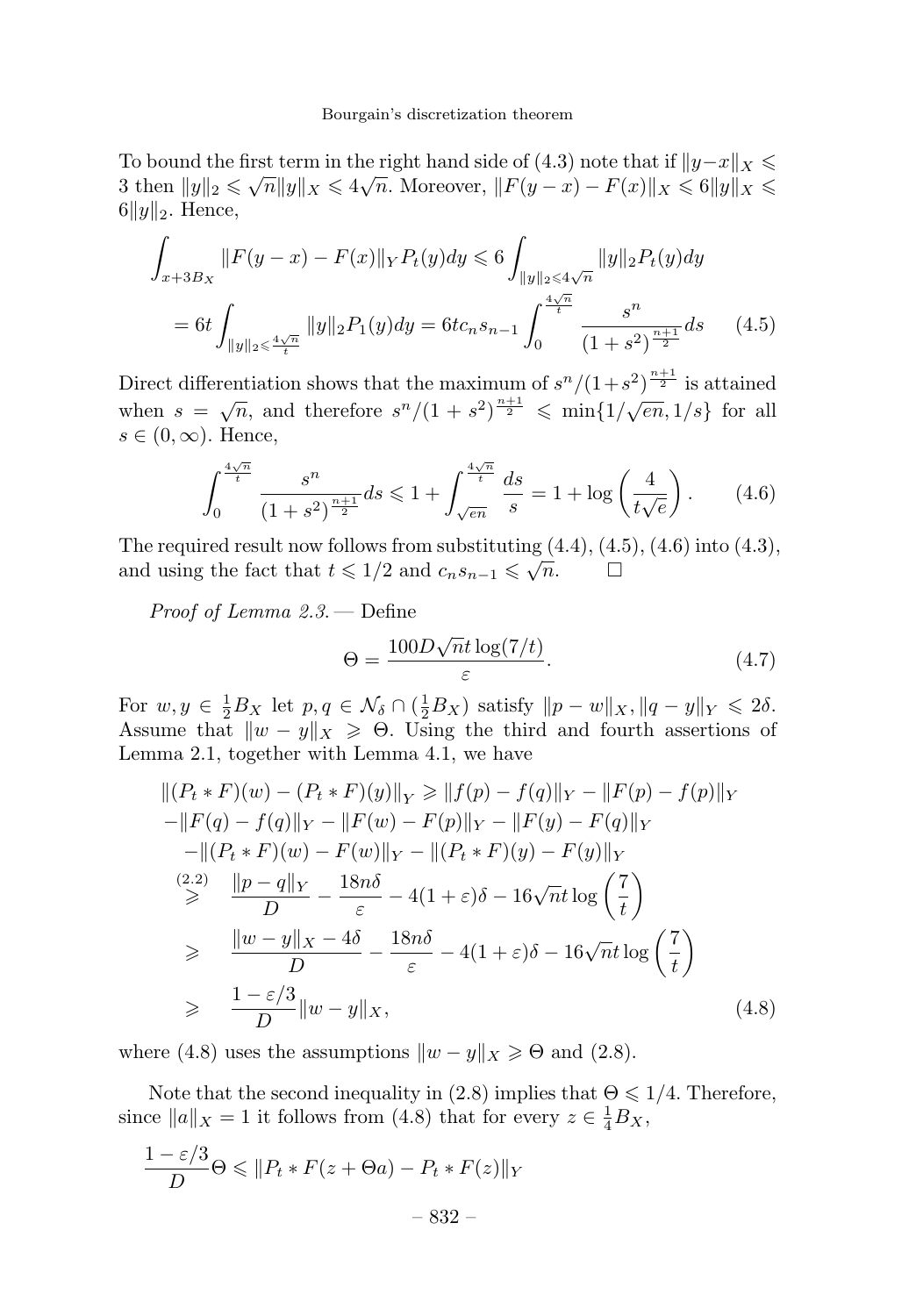Ohad Giladi, Assaf Naor, Gideon Schechtman

$$
= \left\| \int_0^{\Theta} \partial_a (P_t * F)(z + sa) ds \right\|_Y \leq \int_0^{\Theta} \left\| \partial_a (P_t * F)(z + sa) \right\|_Y ds.(4.9)
$$

Since in the statement of Lemma 2.3 we are assuming that  $||x||_X \leq 1/8$ ,

$$
\frac{1}{\Theta} \int_0^{\Theta} \int_{\mathbb{R}^n} \|\partial_a (P_t * F)(x + sa - y)\|_Y P_{Rt}(y) dy ds \stackrel{(4.9)}{\geq} \frac{1 - \varepsilon/3}{D} \int_{\frac{1}{8}B_X} P_{Rt}(y) dy
$$
\n
$$
\stackrel{(4.1)}{\geq} \frac{1 - \varepsilon/3}{D} \left(1 - 8Rt\sqrt{n}\right) \stackrel{(2.9)}{\geq} \frac{(1 - \varepsilon/3)(1 - \varepsilon/4)}{D} \geq \frac{1 - 7\varepsilon/12}{D}.
$$
\n(4.10)

Since F is 6-Lipschitz,  $\|\partial_a F\|_Y \leq 6$  almost everywhere, and therefore  $\|\partial_a (P_t \cdot \mathbf{x})\|_Y$  $F||_Y \leq 6$  almost everywhere. Hence,

$$
\int_0^{\Theta} \int_{\mathbb{R}^n} \|\partial_a (P_t * F)(x - y)\|_Y \left(P_{Rt}(y + sa) - P_{Rt}(y)\right) dy ds
$$
  
\n
$$
\leq 6 \int_0^{\Theta} \int_{\mathbb{R}^n} |P_{Rt}(y + sa) - P_{Rt}(y)| dy ds
$$
  
\n
$$
\stackrel{(4.2)}{\leq} \frac{6\sqrt{n} \|a\|_2}{Rt} \cdot \frac{\Theta^2}{2} \stackrel{(2.1)}{\leq} \frac{3n\Theta^2}{Rt} \stackrel{(2.9)\wedge (4.7)}{\leq} \frac{5\varepsilon\Theta}{12D}.
$$
 (4.11)

We can now conclude the proof of Lemma 2.3 as follows.

$$
\left(\|\partial_a(P_t * F)\|_{Y} * P_{Rt}\right)(x) = \frac{1}{\Theta} \int_0^{\Theta} \int_{\mathbb{R}^n} \|\partial_a(P_t * F)(x + sa - y)\|_{Y} P_{Rt}(y) dy ds
$$

$$
-\frac{1}{\Theta} \int_0^{\Theta} \int_{\mathbb{R}^n} \|\partial_a(P_t * F)(x - y)\|_{Y} (P_{Rt}(y + sa) - P_{Rt}(y)) dy ds
$$

$$
\xrightarrow{(4.10)\wedge(4.11)} \frac{1 - \varepsilon}{D}.
$$

### 5. Proof of Theorem 1.3

The following general lemma will be used later; compare to [17, Prop. 1].

LEMMA 5.1. - Let  $(V, \|\cdot\|_V)$  be a Banach space and  $U = (\mathbb{R}^n, \|\cdot\|_U)$ be an n-dimensional Banach space. Assume that  $g : B_U \to V$  is continuous and everywhere differentiable on the interior of  $B_U$ . Then

$$
\left\| \frac{1}{\text{vol}(B_U)} \int_{B_U} g'(u) du \right\|_{U \to V} \leqslant n \|g\|_{L_\infty(S_U)}.
$$
 (5.1)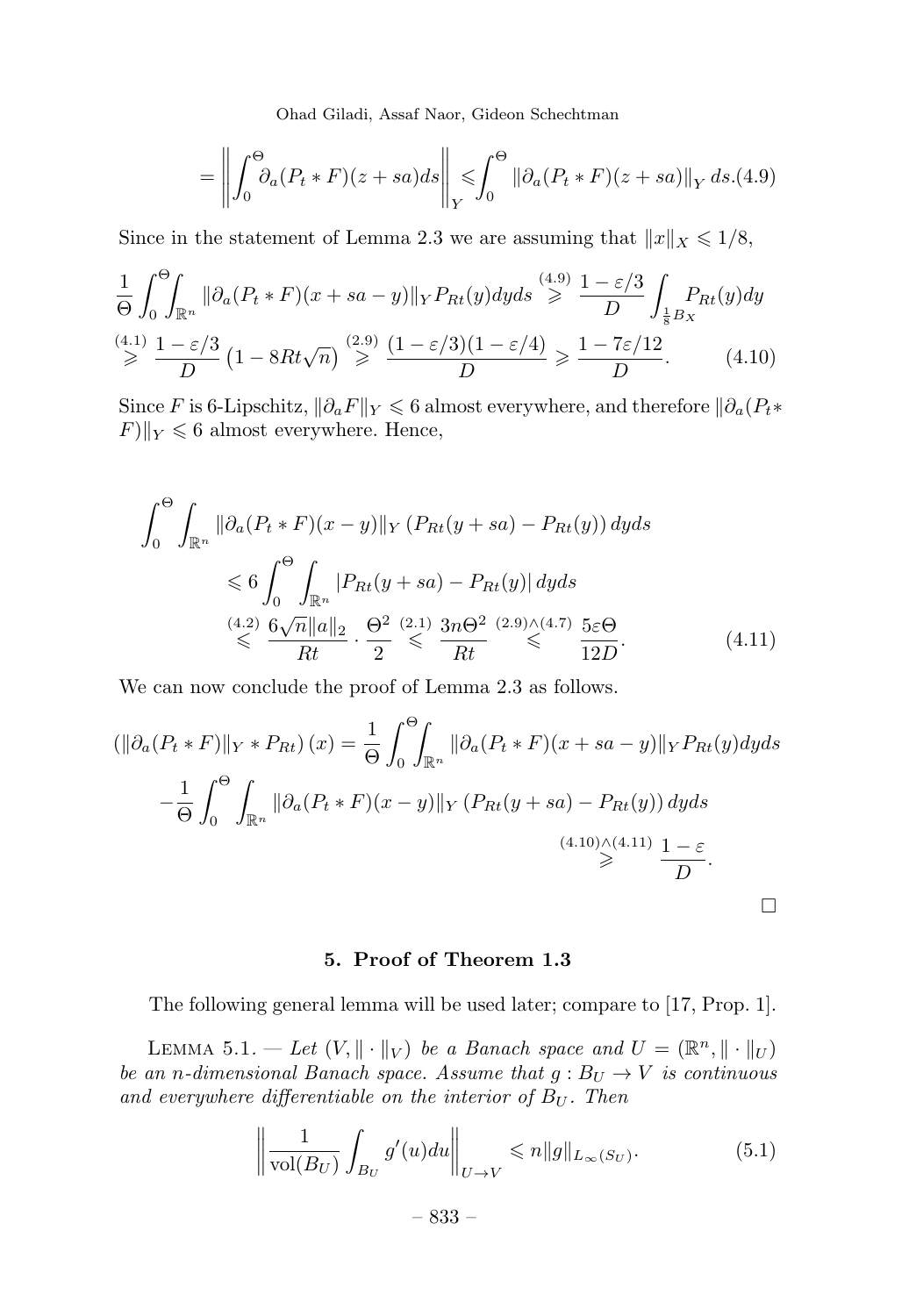*Proof.* — We may assume without loss of generality that  $vol(B_U) = 1$ . Fix  $y \in \mathbb{R}^n$  with  $||y||_2 = 1$ . For every  $u \in y^{\perp} \cap (B_U \setminus S_U)$  there are unique  $a_u, b_u \in \mathbb{R}$  satisfying  $a_u < b_u$  and  $||u + a_u y||_U = ||u + b_u y||_U = 1$ . Hence,

$$
\left\| \int_{B_U} g'(u)(y) du \right\|_V = \left\| \int_{y^\perp \cap B_U} \int_{a_u}^{b_u} \frac{d}{ds} g(u+sy) ds du \right\|_V
$$
\n
$$
= \left\| \int_{y^\perp \cap B_U} (g(u+b_uy) - g(u+a_uy)) du \right\|_V \le 2\|g\|_{L_\infty(S_U)} \cdot \text{vol}_{n-1}(y^\perp \cap B_U).
$$
\n(5.2)

Let K be the convex hull of  $(y^{\perp} \cap B_U) \cup \{y/||y||_U\}$ . Then K is a subset of the intersection of  $B_U$  with one of the two half spaces corresponding to the hyperplane  $y^{\perp}$ . Since vol $(B_U) = 1$ ,

$$
\frac{\text{vol}_{n-1}(y^\perp \cap B_U)}{n||y||_U} = \text{vol}(K) \leqslant \frac{1}{2}.\tag{5.3}
$$

The desired estimate (5.1) follows from substituting the upper bound on vol<sub>n−1</sub>( $y^{\perp} \cap B_U$ ) that follows from (5.3) into (5.2).

Fix  $\varepsilon, \delta \in (0, 1/2)$  and let  $\mathcal{N}_{\delta}$  be a  $\delta$ -net in  $B_X \subseteq \mathbb{R}^n$ . Fixing also  $D \in$  $(1,\infty)$ , assume that  $f : \mathcal{N}_{\delta} \to Y$  satisfies  $||x - y||_X/D \leq ||f(x) - f(y)||_Y \leq$  $||x - y||_X$  for all  $x, y \in \mathcal{N}_\delta$ . Define  $Z = \text{span}(f(\mathcal{N}_\delta))$ . Thus Z is a finite dimensional subspace of Y. Assume that

$$
\delta \leqslant \frac{\varepsilon^2}{30n^2 D}.\tag{5.4}
$$

Since consequently  $\delta < \varepsilon/(4n)$ , there exists  $F: X \to Z$  that is differentiable everywhere on  $\frac{1}{2}B_X$  and satisfies the conclusion of Lemma 2.1. Let  $\nu$  be the normalized Lebesgue measure on  $\frac{1}{2}B_X$  and define a linear operator  $T: X \to L_{\infty}(\nu, Z)$  by

$$
(Ty)(x) = F'(x)(y).
$$
 (5.5)

Since F is  $(1 + \varepsilon)$ -Lipschitz on  $\frac{1}{2}B_X$  we have the operator norm bound  $||T||_{X\to L_{\infty}(\nu,Z)} \leq 1+\varepsilon$ . Theorem 1.3 will therefore be proven once we show that for all  $y \in X$  we have

$$
\frac{1-\varepsilon}{D} \|y\|_X \le \|Ty\|_{L_1(\nu, Z)} = \frac{1}{\text{vol}\left(\frac{1}{2}B_X\right)} \int_{\frac{1}{2}B_X} \|F'(x)(y)\|_Y \, dx. \tag{5.6}
$$

To prove (5.6), let  $J: X \to \ell_{\infty}$  be a linear isometric embedding. By the nonlinear Hahn-Banach theorem (see e.g. [5, Ch. 1]) there exists a mapping  $G: Z \to \ell_{\infty}$  satisfying

$$
\forall x \in \mathcal{N}_{\delta}, \quad G(f(x)) = J(x) \tag{5.7}
$$

$$
-
$$
 834  $-$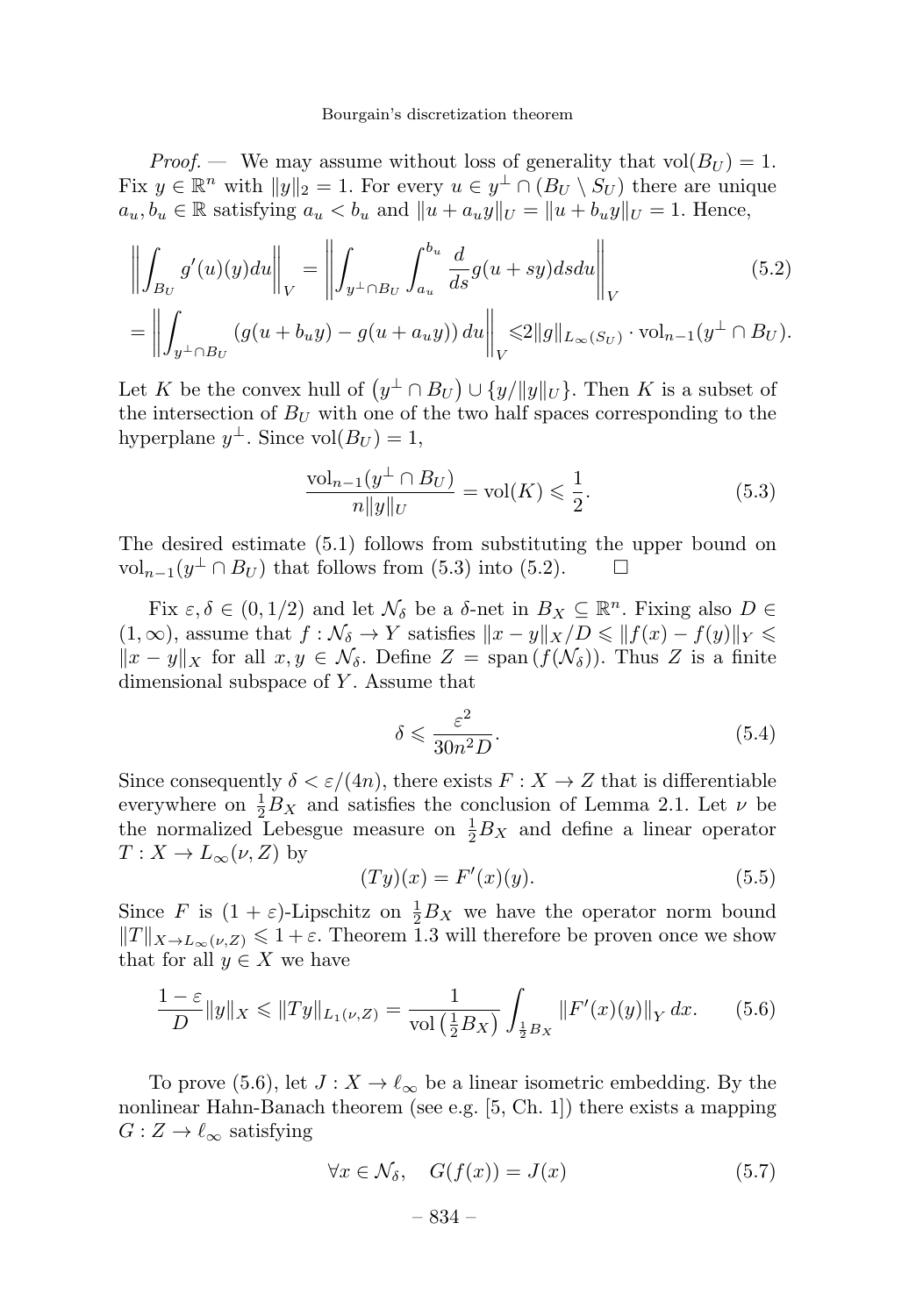Ohad Giladi, Assaf Naor, Gideon Schechtman

and G is D-Lipschitz; we are extending here the mapping  $J \circ (f^{-1}|_{f(\mathcal{N}_\delta)})$ :  $f(\mathcal{N}_{\delta}) \to \ell_{\infty}$  while preserving its Lipschitz constant. By convolving G with a smooth bump function whose integral on Y equals 1 and whose support has a small diameter, we can find  $H: Z \to \ell_{\infty}$  with Lipschitz constant at most  $D$  and satisfying

$$
\forall z \in F(B_X), \quad \|H(z) - G(z)\|_{\ell_\infty} \leqslant \frac{n D \delta}{\varepsilon}.
$$
 (5.8)

Define a linear operator  $S: L_1(\nu, Z) \to \ell_\infty$  by setting for  $h \in L_1(\nu, Z)$ ,

$$
Sh = \int_{\frac{1}{2}B_X} H'(F(x))(h(x))d\nu(x).
$$
 (5.9)

Since H is D-Lipschitz and  $\nu$  is a probability measure, we have the operator norm bound

$$
||S||_{L_1(\nu,Z)\to\ell_\infty} \leq D. \tag{5.10}
$$

By the chain rule, for every  $y \in X$  we have

$$
ST(y) \stackrel{(5.5)\triangle(5.9)}{=} \int_{\frac{1}{2}B_X} H'(F(x))(F'(x)(y))d\nu(x)
$$

$$
= \int_{\frac{1}{2}B_X} (H \circ F)'(x)(y)d\nu(x). \tag{5.11}
$$

Note that if  $y \in \mathcal{N}_{\delta}$  then

$$
||H(F(y)) - Jy||_{\ell_{\infty}} \stackrel{(5.7)}{=} ||H(F(y)) - G(f(y))||_{\ell_{\infty}}\leq ||H(F(y)) - G(F(y))||_{\ell_{\infty}} + ||G(F(y)) - G(f(y))||_{\ell_{\infty}}\stackrel{(5.8)}{\leq} \frac{nD\delta}{\varepsilon} + D||F(y) - f(y)||_{Y}\leq \frac{nD\delta}{\varepsilon} + D \cdot \frac{9n\delta}{\varepsilon} \leq \frac{10nD\delta}{\varepsilon},
$$
\n(5.12)

where in the penultimate inequality in (5.12) we used the fact that  $\|F(y)-\|$  $f(y)\|_Y \leq 9n\delta/\varepsilon$  for all  $y \in \mathcal{N}_\delta$ , due to Lemma 2.1. If  $x \in \frac{1}{2}B_X$  then there exists  $y \in \mathcal{N}_\delta \cap (\frac{1}{2}B_X)$  satisfying  $||x - y||_X \leq 2\delta$ . Using the fact that  $H \circ F$ is  $(1+\varepsilon)D$ -Lipschitz on  $\frac{1}{2}B_X$ , it follows that

$$
||H(F(x)) - Jx||_{\ell_{\infty}} \le ||H(F(y)) - Jy||_{\ell_{\infty}} + ||H(F(x)) - H(F(y))||_{\ell_{\infty}}
$$
  
+
$$
||Jx - Jy||_{\ell_{\infty}} \le \frac{(5.12)}{\varepsilon} \frac{10nD\delta}{\varepsilon} + (1 + \varepsilon)D \cdot 2\delta + 2\delta \le \frac{15nD\delta}{\varepsilon}.
$$
 (5.13)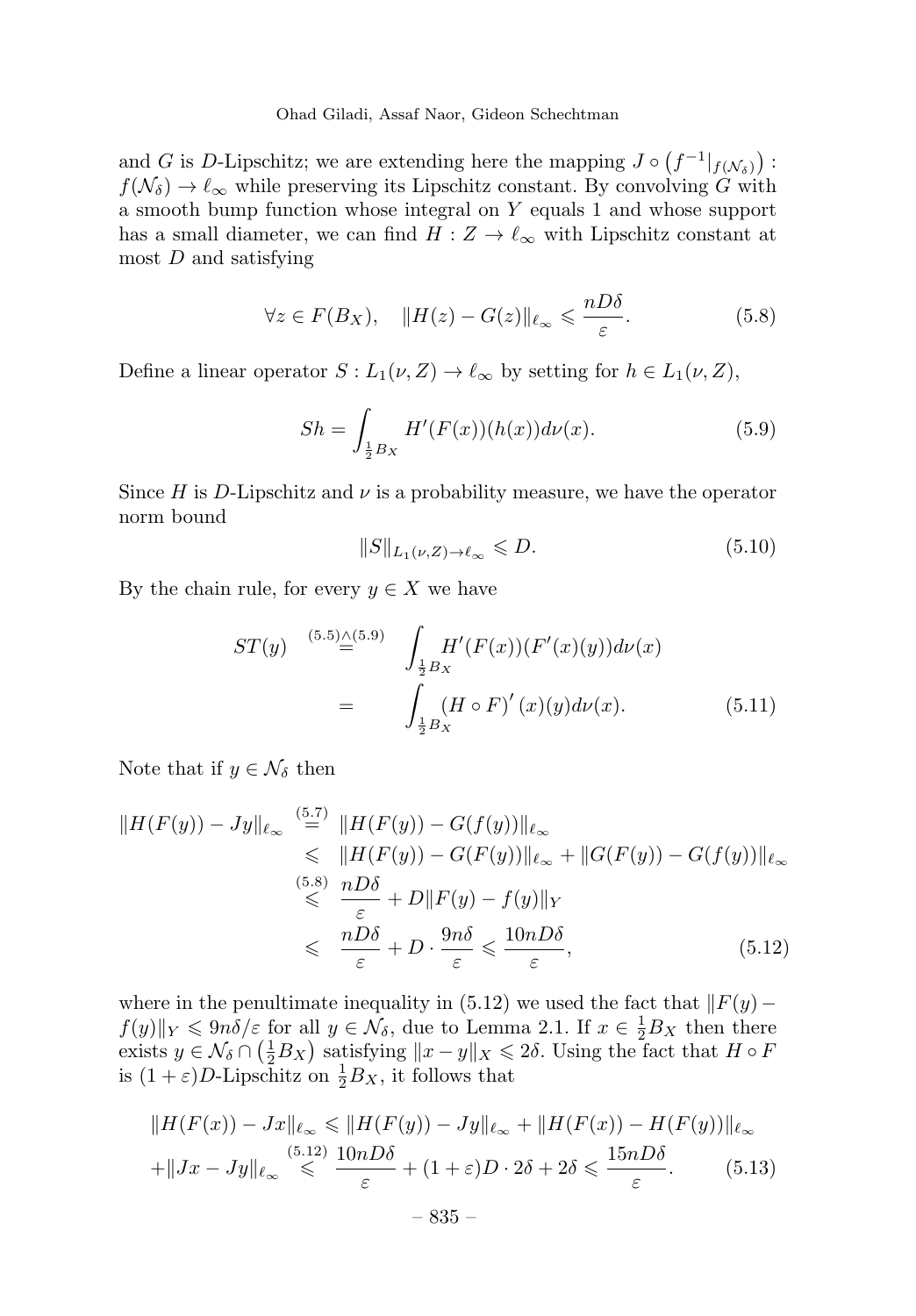By Lemma 5.1 with  $V = \ell_{\infty}$ ,  $\|\cdot\|_{U} = 2\|\cdot\|_{X}$  and  $g = H \circ F - J$ , it follows from  $(5.13)$  that

$$
||ST - J||_{X \to \ell_{\infty}} \stackrel{(5.11)}{=} \left\| \int_{\frac{1}{2}B_X} (H \circ F)'(x) d\nu(x) - J \right\|_{X \to \ell_{\infty}}
$$
  
\$\leq \frac{30n^2 D \delta}{\varepsilon} \stackrel{(5.4)}{\leq \varepsilon} \varepsilon. \qquad (5.14)\$

It follows that for all  $y \in X$ .

 $D||Ty||_{L_1(\nu,Z)} \geqslant ||STy||_{\ell_{\infty}} \geqslant ||Jy||_{\ell_{\infty}} - ||ST-J||_{X \to \ell_{\infty}} \cdot ||y||_X \geqslant (1-\varepsilon) ||y||_X.$ 

This concludes the proof of (5.6), and hence the proof of Theorem 1.3 is complete.  $\square$ 

#### Bibliography

- [1] Albiac (F.) and Kalton (N. J.). —Topics in Banach space theory, volume 233 of Graduate Texts in Mathematics. Springer, New York (2006).
- [2] Austin (T.), Naor (A.), and Tessera (R.). —Sharp quantitative nonembeddability of the Heisenberg group into superre exive Banach spaces. Preprint available at http://arxiv.org/abs/1007.4238. To appear in Groups Geom. Dyn. (2010).
- [3] Ball (K.). —An elementary introduction to modern convex geometry. In Flavors of geometry, volume 31 of Math. Sci. Res. Inst. Publ., pages 158. Cambridge Univ. Press, Cambridge (1997).
- [4] Begun (B.). —A remark on almost extensions of Lipschitz functions. Israel J. Math., 109, p. 151-155 (1999).
- [5] BENYAMINI  $(Y)$  and LINDENSTRAUSS  $(J.)$  Geometric nonlinear functional analysis. Vol. 1, volume 48 of American Mathematical Society Colloquium Publications. American Mathematical Society, Providence, RI (2000).
- [6] Bourgain (J.). —The metrical interpretation of superre exivity in Banach spaces. Israel J. Math., 56(2), p. 222-230 (1986).
- [7] BOURGAIN  $(J.)$ . Remarks on the extension of Lipschitz maps defined on discrete sets and uniform homeomorphisms. In Geometrical aspects of functional analysis (1985/86), volume 1267 of Lecture Notes in Math., p. 157-167. Springer, Berlin (1987).
- [8] CHEEGER (J.) and KLEINER (B.). Differentiating maps into  $L_1$ , and the geometry of BV functions. Ann. of Math. (2), 171(2), p. 1347-1385 (2010).
- [9] Cheeger (J.), Kleiner (B.), and Naor (A.). —Compression bounds for Lipschitz maps from the Heisenberg group to  $L_1$ . Acta Math., 207(2), p. 291-373 (2011).
- [10] Corson (H.) and Klee (V.). —Topological classification of convex sets. In Proc. Sympos. Pure Math., Vol. VII, p. 37-51. Amer. Math. Soc., Providence, R.I. (1963).
- [11] Deza (M. M.) and Laurent (M.). —Geometry of cuts and metrics, volume 15 of Algorithms and Combinatorics. Springer-Verlag, Berlin (1997).